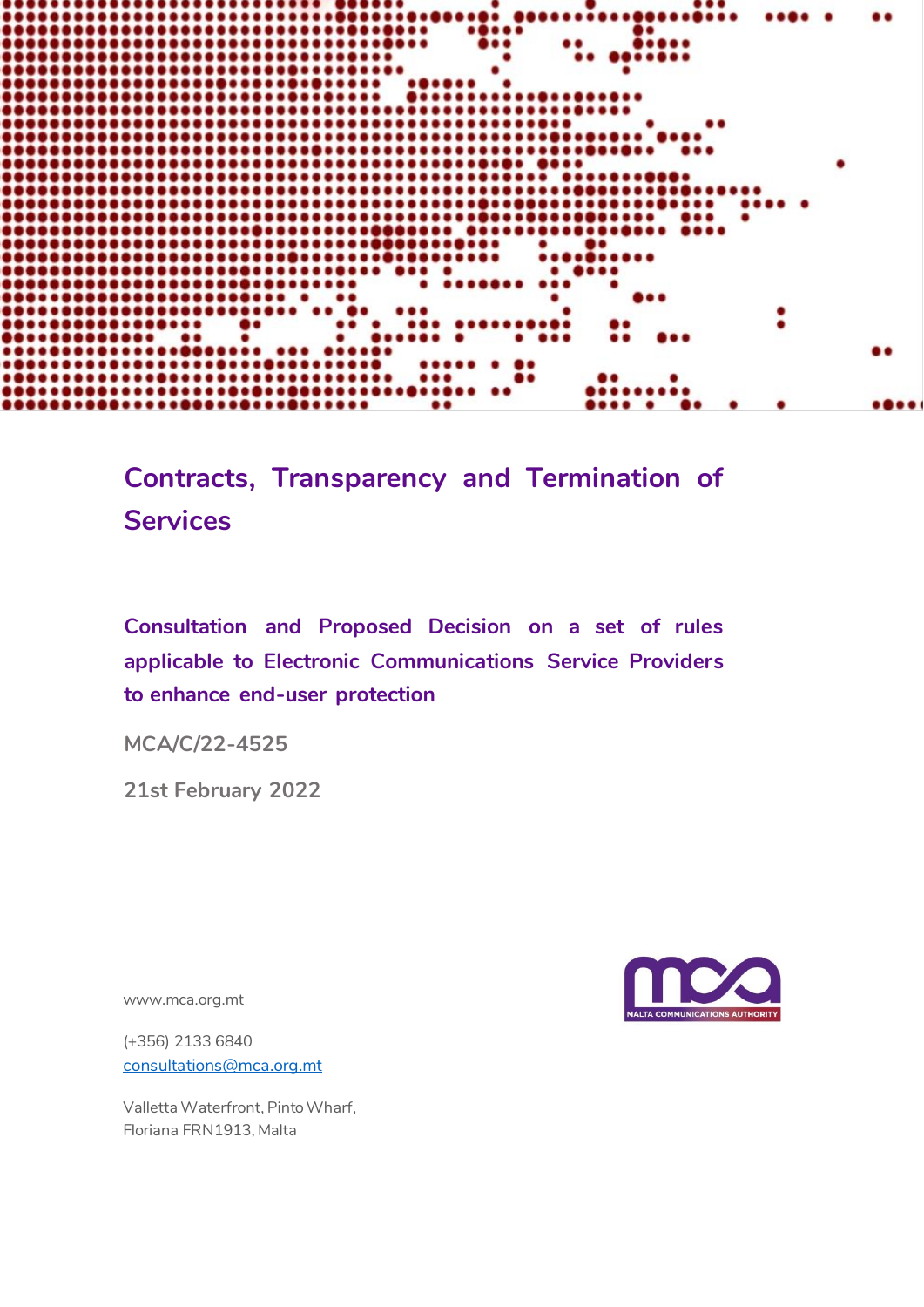# **Contents**

| 4.1 The provision of the 'Pre-Contractual Information' and the 'Contract Summary' 9     |  |
|-----------------------------------------------------------------------------------------|--|
| 4.2 Modifications of contractual conditions (applicable to publicly available ECS other |  |
|                                                                                         |  |
| 4.3 Transparency measures relating to the publication of information on services        |  |
|                                                                                         |  |
| 4.4 Refund of any unutilised advance payment, refundable deposit or any monetary        |  |
| credit to end-users upon termination of a subscription or upon change of tariff plan23  |  |
|                                                                                         |  |
| 4.6 E-mail forwarding or access to e-mails after termination of the contract with a     |  |
|                                                                                         |  |
|                                                                                         |  |
|                                                                                         |  |
|                                                                                         |  |
| Annex – Additional Information requirements to be included in the 'pre-contractual      |  |
|                                                                                         |  |

**MINIMAL** 

 $\bullet\bullet\bullet\bullet$ 

 $\bullet$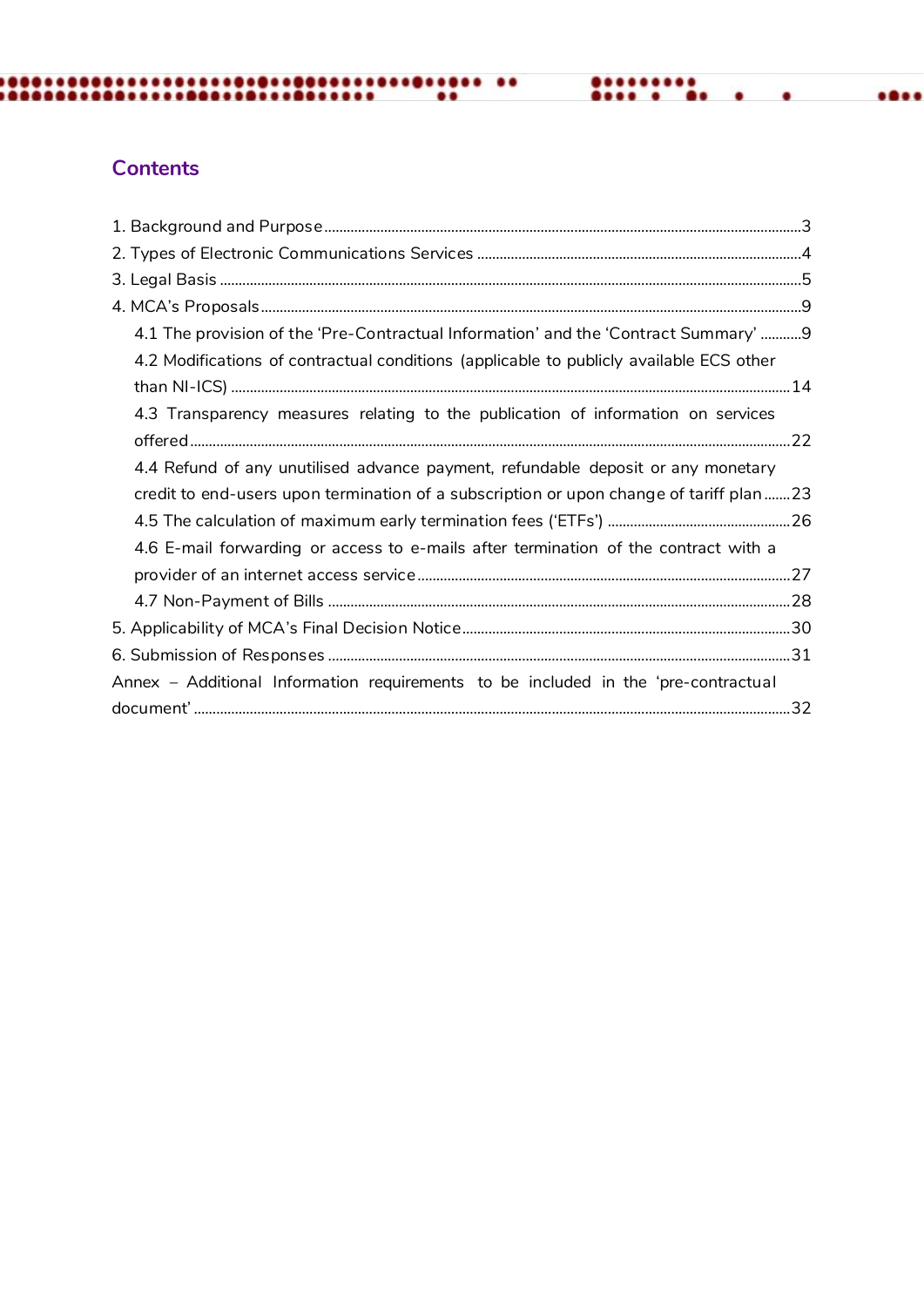#### <span id="page-2-0"></span>**1. Background and Purpose**

In October 2021, the European Electronic Communications Code (hereafter the 'EECC') was transposed into national legislation bringing into force, amongst other changes, a revised set of end-user protection measures to be adhered to by electronic communications services (hereafter 'ECS') providers.

In light of this development, the Malta Communications Authority (hereafter the 'Authority' and / or 'MCA') intends to update its decisions covered under 'Modifications to the Terms and [Conditions of Subscriber Contracts'](https://www.mca.org.mt/sites/default/files/decisions/Decision.pdf) (hereinafter referred to as the '2011 Decision') and ['Subscriber Contracts'](https://www.mca.org.mt/sites/default/files/decisions/2012-09-subscriber-contracts-final-decision%20%28amended%20version%29.pdf) (hereinafter referred to as the '2012 Decision'), to ensure that any requirements contained in these decisions are aligned and complement the new rules contained in the revised <u>Electronic Communications (Regulations) Act<sup>1</sup></u> (hereafter the 'ECRA') and the <u>Electronic Communications Networks and Services (General) Regulations<sup>2</sup> (hereafter</u> the 'ECNSR'). The proposed decisions in this consultative document are without prejudice to any other Decisions adopted by the MCA, currently in force, addressing end-user protection.

Through this consultative process, the MCA aims to obtain the views of interested parties on which measures, currently contained in the above mentioned Decisions, should be maintained, reviewed or repealed. This consultative document also includes a new set of measures, which the MCA is proposing to enhance the protection of end-users of electronic communications services.

This consultation covers various subject matters which include:

- 1. Information requirements for contracts in addition to those mandated in regulation 87 of the ECNSR;
- 2. The conclusion of contracts between service providers and end-users;
- 3. Modifications of contractual conditions by providers;
- 4. Transparency measures relating to the publication of information on services offered;
- 5. Refund of any unutilised advance payment, refundable deposit or any monetary credit to end-users upon termination of a subscription or upon change of tariff plan;
- 6. The calculation of maximum early termination fees (hereafter 'ETF');
- 7. The provision of facilities that would ensure continued access of e-mails upon termination of an internet access service; and
- 8. Non-Payment of Bills.

As a result of this consultative process, the MCA intends to issue one consolidated decision which would replace both of MCA's Decisions referred to above. The MCA therefore encourages interested parties to contribute by providing feedback to the proposals being set out by the MCA.

1

<sup>1</sup> Chapter 399 of the Laws of Malta.

<sup>2</sup> Subsidiary Legislation 399.48 of the Laws of Malta.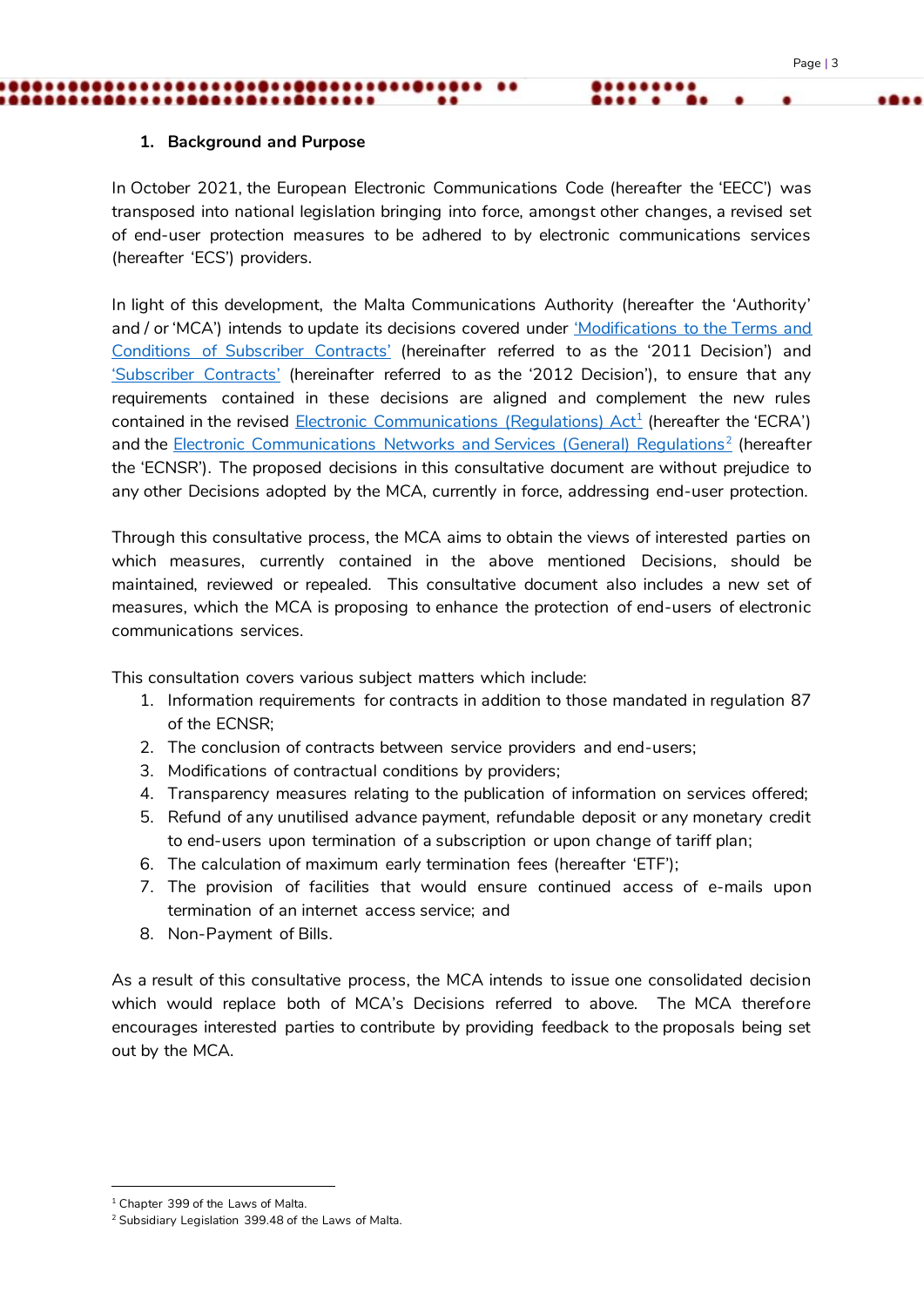#### <span id="page-3-0"></span>**2. Types of Electronic Communications Services**

.........

The below is a list of electronic communications services ('ECS') types as established in article 2 of the ECRA and regulation 2 of the ECNSR:

..

- Internet access service **('IAS')**
- Interpersonal communications service **('ICS')**
	- o Number-Based Interpersonal Communications Service **('NB-ICS')**
	- o Number-Independent Interpersonal Communications Service **('NI-ICS')**
- Services consisting wholly or mainly in the conveyance of signals such as transmission services used for the provision of machine-to-machine services **('M2M')** and for broadcasting.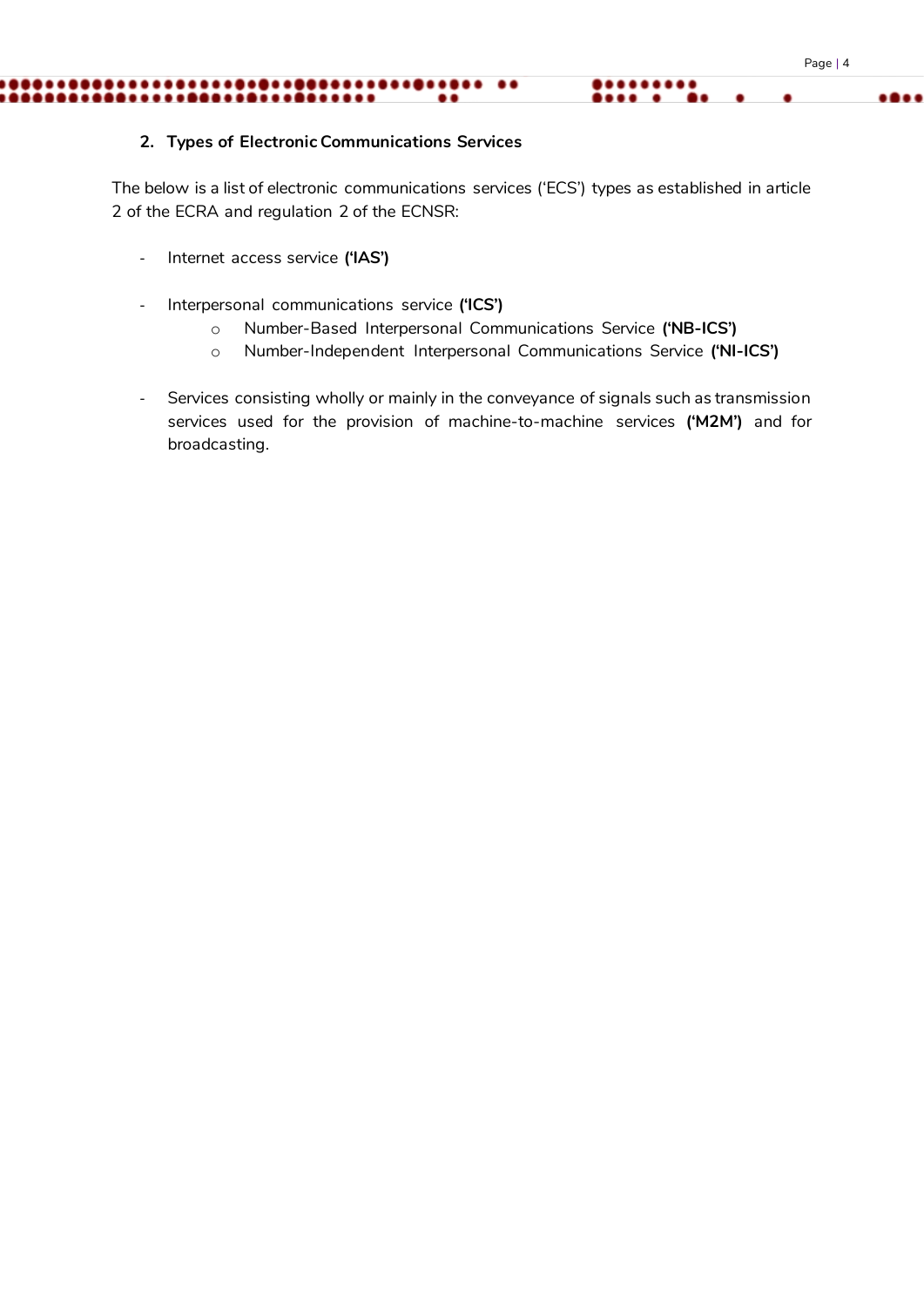#### <span id="page-4-0"></span>**3. Legal Basis**

The legal instruments listed in the sections below empower the MCA to implement the measures being proposed in this consultation:

 $\bullet\bullet$ 

#### **Information requirements for contracts**

Regulation 87(1) of the ECNSR, requires that providers of publicly available ECS other than transmission services used for the provision of M2M services, provide consumers the information referred to in regulations 4 and 5 of the <u>Consumer Rights Regulations<sup>3</sup></u> (hereafter the 'CRR') and the information listed in the Eighth Schedule of the ECNSR. This requirement also applies to end-users that are micro-enterprises, small enterprises or not-for-profit organisations, unless such end-users have explicitly agreed to waive all or parts of those provisions.

Regulation 87(8)(c) of the ECNSR empowers the MCA to establish other information requirements to be included in contracts not related to aspects regulated under this regulation, in particular to address newly emerging issues. The additional contractual information requirements being proposed by the MCA are found in section 4.1.1. of this consultation.

#### **Conclusion of Contracts**

j

In addition to the requirement to provide consumers the information referred to in regulations 4 and 5 of the CRR and the information listed in the Eighth Schedule of the ECNSR, providers of publicly available ECS other than transmission services used for the provision of M2M services, must also provide consumers a concise and easily readable contract summary, which must contain specific information as stipulated in Regulation 87(3) of the ECNSR and as set out in Part B of the Annex of the European Commission's Implementing Regulation 2019/2243 establishing a template for the contract summary (hereafter the 'Contract Summary Implementing Regulation')<sup>4</sup> before the contract becomes effective. This requirement also applies to end-users that are micro-enterprises, small enterprises or notfor-profit organisations, unless such end-users have explicitly agreed to waive all or parts of those provisions.

In accordance Regulation 87(4) of the ECNSR, the MCA is empowered to determine the manner as to how a consumer gives his consent to the contract. MCA's proposals are found in section 4.1.4 of this consultative document.

#### **Modifications of contractual conditions by providers**

Regulation 92(1) of the ECNSR provides that end-users shall have the right to terminate their contract without incurring any further costs upon notice of changes in the contractual

<sup>&</sup>lt;sup>3</sup> Subsidiary Legislation 378.17 of the Laws of Malta. These regulations are enforced by the Director General (Consumer Affairs) within the Malta Competition and Consumer Affairs Authority ('MCCAA').

<sup>4</sup> European Commission [Implementing Regulation \(EU\) 2019/2243](https://eur-lex.europa.eu/legal-content/EN/TXT/PDF/?uri=CELEX:32019R2243&from=EN) of 17 December 2019 establishing a template for the contract summary to be used by providers of publicly available electronic communications services pursuant to Directive (EU) 2018/1972 of the European Parliament and of the Council (Text with EEA relevance)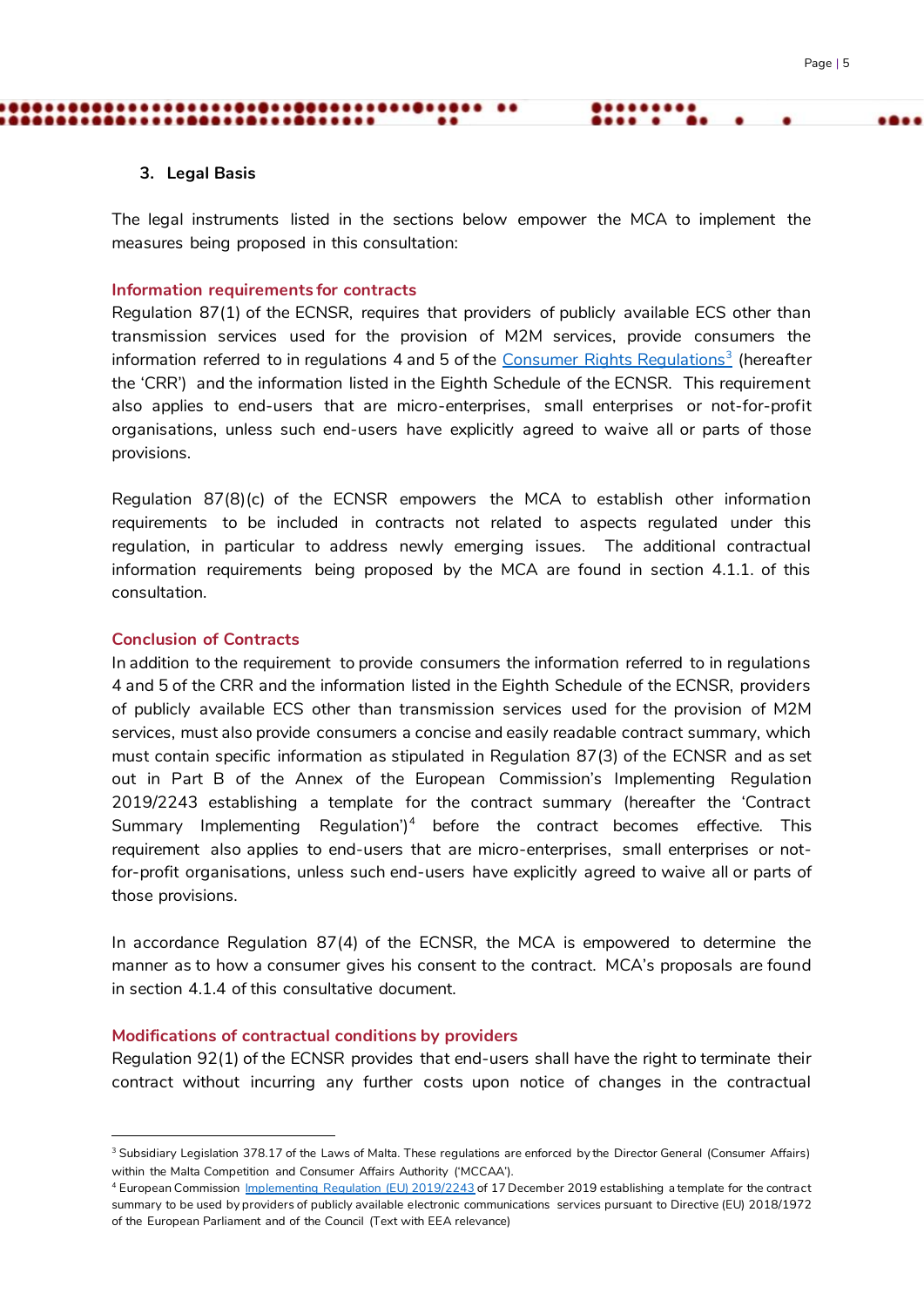conditions proposed by the providers of publicly available ECS other than NI-ICS, unless the proposed changes are:

..

- (a) exclusively to the benefit of the end-user;
- (b) are of a purely administrative nature and have no negative effect on the end-user; or
- (c) are directly imposed by European Union law or national law.

Regulation 92(2) of the ECNSR further states that providers shall notify end-users at least thirty (30) calendar days in advance of any change in the contractual conditions in a clear and comprehensible manner and on a durable medium, and that where applicable, providers shall simultaneously inform end-users of their right to terminate the contract without incurring any further costs if they do not accept the new conditions, which right is exercisable within thirty (30) calendar days from notification of the change in contractual conditions by the provider.

In accordance with regulation 92(3) of the ECNSR, providers shall notify the MCA of any proposed modifications to the contractual conditions of their service/s in writing. In accordance with this sub-regulation the MCA may specify the timeframes by when such written notifications are to be sent to the MCA prior to the notification to its end-users.

Regulation 92(4) of the ECNSR provides, that the MCA may, upon a written request by a provider, in cases where the proposed modifications to the contractual conditions are manifestly of benefit to all end-users to that service, exempt that provider from the requirement to grant its end-users the right to terminate the contract in accordance with this regulation. This sub-regulation empowers the MCA to lay down requirements to be adhered to by providers in such circumstances.

Regulation 92(5) of the ECNSR, empowers the MCA to determine the format, content and the manner of the notifications to be sent to end-users as required under Regulation 92 of the ECNSR. This sub-regulation also provides the MCA the possibility to increase the advance notice period to be provided to end-users prior to the implementation of any contractual changes to their services from a minimum period of thirty (30) calendar days to a minimum period of ninety (90) calendar days.

MCA's proposals are found in section 4.2 of this consultative document.

#### **Transparency measures relating to the publication of information on services offered**

Regulation 88(1) of the ECNSR, requires that where providers of IAS or publicly available ICS make the provision of such services subject to terms and conditions, then such providers shall ensure that the information referred to in the Ninth Schedule of the ECNSR is published in a clear, comprehensive, machine-readable manner and in an accessible format for end-users with disabilities in accordance with European Union legislation harmonising accessibility requirements for products and services.

Regulation 88(1) of the ECNSR, further states that the MCA may specify additional requirements regarding the form in which such information is to be published. MCA's proposals on the publication of this information are found in section 4.3 of this consultative document.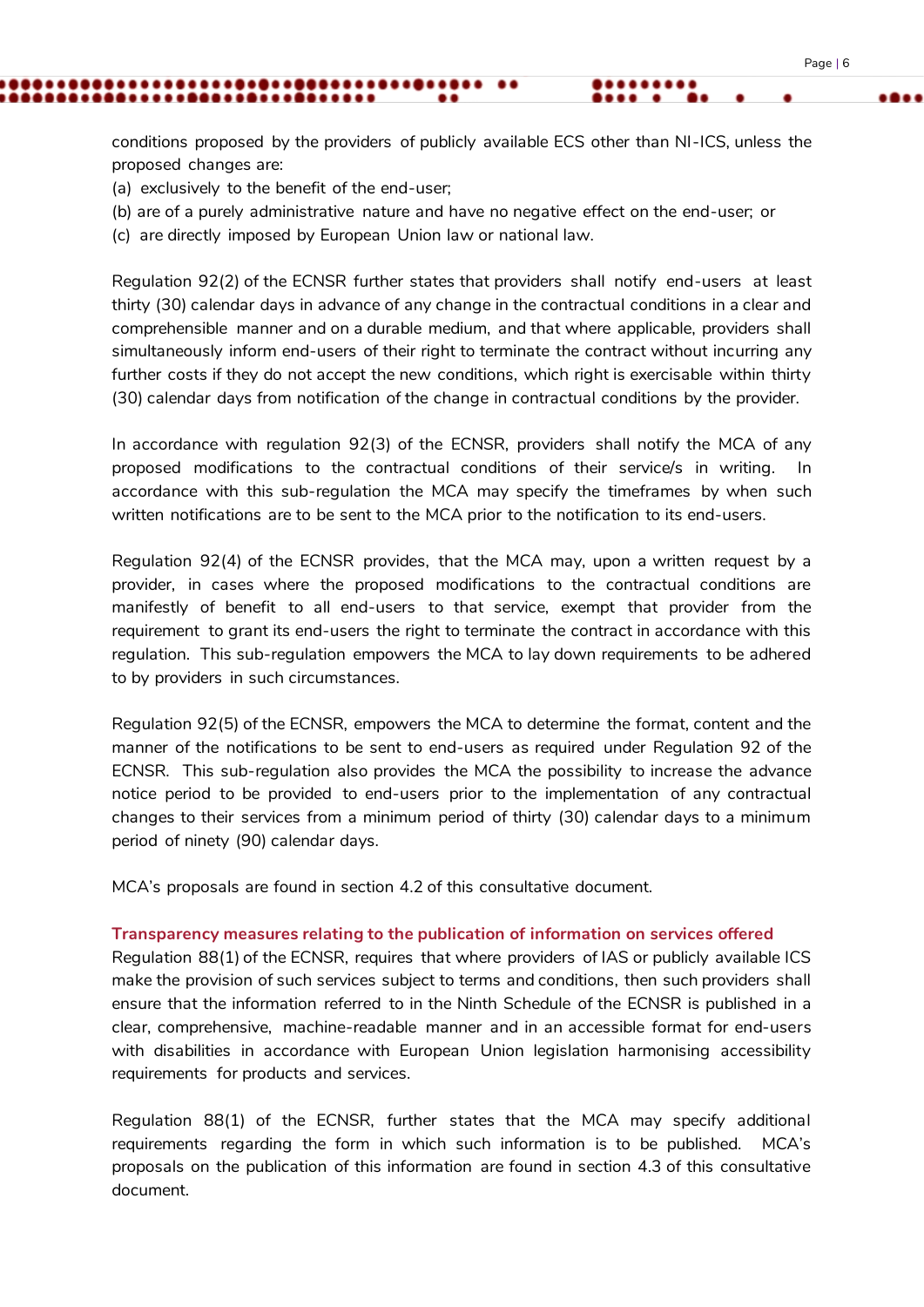Page | 7

# **Refund of any unutilised advance payment, refundable deposit or any monetary credit to end-users upon termination of a subscription or upon change of tariff plan**

In accordance with Regulation 91(3) of the ECNSR, the MCA is empowered to implement measures it considers necessary to ensure that conditions and procedures for contract termination are simple and do not act as a disincentive to changing a service provider. To this effect, the MCA is proposing measures to be adhered to by publicly available ECS providers to ensure that upon termination of a subscription or upon a change in tariff plan, end-users receive a refund of any unutilised advance payment and refundable deposit that would have been paid prior to the termination of the subscription or change of tariff plan. The MCA is also proposing a procedure to be adhered to by providers to refund consumers subscribed to pre-paid and hybrid tariff plans any monetary credit accumulated in their account upon termination of their subscription or upon change of their tariff plan.

MCA's proposals are found in section 4.4 of this consultative document.

#### **The calculation of maximum early termination fees ('ETF')**

................

Regulation 91(2)(b) of the ECNSR provides that any applicable charges due by the end-user for terminating a publicly available ECS (other than NI-ICS and transmission services used for the provision of M2M services) prior to the expiry of the initial contractual period shall be proportionate and reasonable. Regulation  $91(2)$ (b) of the ECNSR empowers the MCA to take the necessary measures to ensure the effective application of this provision. The measures being proposed by the MCA on the maximum early termination fees that could be applied by providers are found in section 4.5 of this consultative document.

# **E-mail forwarding or access to e-mails after termination of the contract with a provider of an internet access service**

Regulation 102(1) of the ECNSR stipulates that the MCA may require providers of IAS or publicly available NB-ICS to make available free of charge all or part of the additional facilities listed in Part B of the Sixth Schedule of the ECNSR, subject to technical feasibility, as well as all or part of the additional facilities listed in Part A of the Sixth Schedule of the ECSNR.

In accordance with Regulation 102(1) and Part B of the Sixth Schedule of the ECNSR, the MCA may introduce measures to enable end-users terminating an IAS to either continue accessing the e-mails received on the e-mail addresses based on the commercial name or trade mark of the former provider, or else to have those e-mails sent to those addresses transferred to a new e-mail address specified by the end-user. The MCA may determine a proportionate period of time during which such facilities are to be provided by IAS providers.

The facilities to be offered by providers being proposed by the MCA are found in section 4.6 of this consultative document.

#### **Non-Payment of Bills**

Regulation 102(1) of the ECNSR, empowers the MCA to require providers of IAS and publicly available NB-ICS to make available free of charge all or part of the additional facilities listed in Parts A and B of the Sixth Schedule of the ECNSR. Part A of the Sixth Schedule of the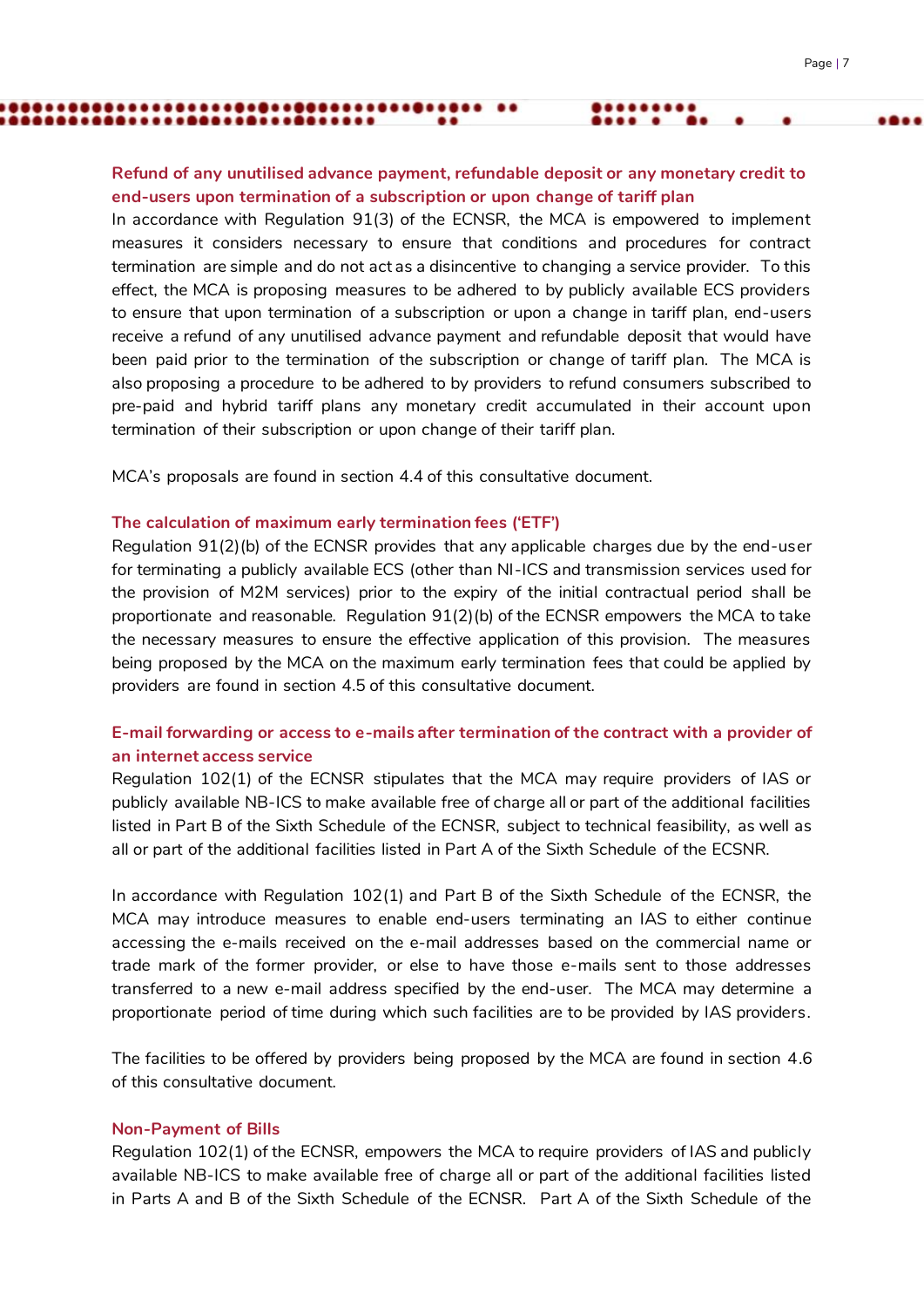ECNSR empowers the MCA to authorise specified measures to be adhered to by providers when taking actions as a result of non-payment of bills by end-users, provided that such measures are proportionate, non-discriminatory and published. In accordance with the second paragraph of Part A of the Sixth Schedule of the ECNSR the MCA is also empowered to establish the category of end-users to which such measures should apply. In addition to the above, as stipulated in Regulation 102(2) the MCA is empowered to go beyond the list of additional facilities in Parts A and B of the Sixth Schedule of the ECNSR in order to ensure a higher level of consumer protection.

..

..................

The measures being proposed by the MCA are found in section 4.7 of this consultative document.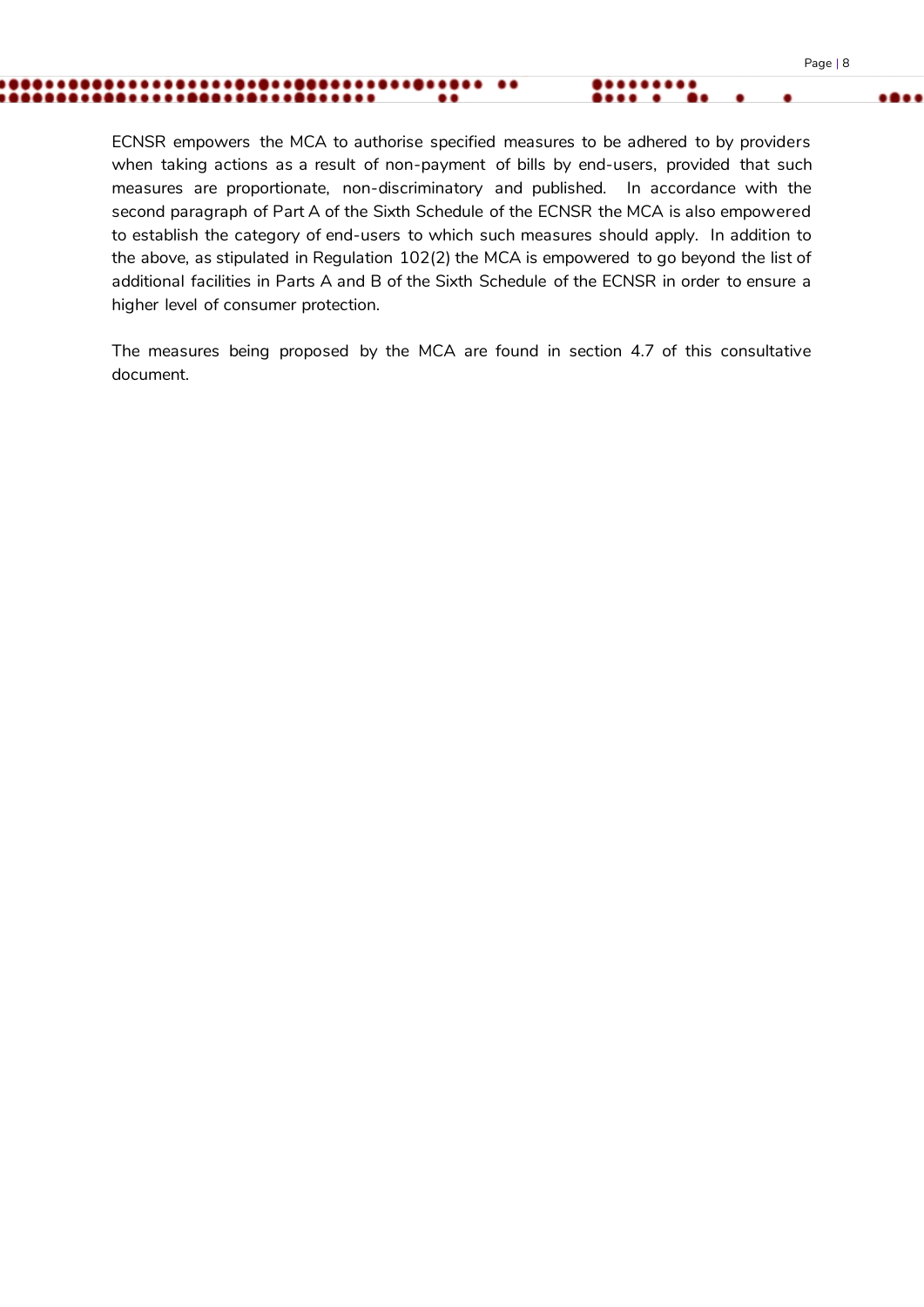#### <span id="page-8-0"></span>**4. MCA's Proposals**

Section 4 of this consultative document discusses a number of requirements arising from the ECNSR relating mainly to contracts, transparency and termination of services, and proposes a set of additional measures intended to further protect end-users and help them take more informed decisions. Some of these proposals are already established in MCA's 2011 Decision and 2012 Decision whereas other measures are being proposed in addition to the requirements established in these Decisions and in the ECNSR. Once adopted, MCA's final decision shall replace in full the above mentioned two MCA Decisions and shall be applicable in addition to the requirements established in the ECNSR. The proposals of the MCA are without prejudice to any other obligations arising from any other applicable legal requirements or decisions.

 $\bullet \bullet$ 

#### <span id="page-8-1"></span>**4.1 The provision of the 'Pre-Contractual Information' and the 'Contract Summary'**

Regulation 87(1) of the ECNSR, requires that before consumers are bound by a contract, providers of publicly available ECS, excluding transmission services used for the provision of M2M services, are to provide such consumers with two sets of information, namely:

- 1. **the** *'pre-contractual information' (which is to be included in the 'pre-contractual document')***:** The 'pre-contractual information' refers to the requirement emanating from Regulation 87(1) of the ECNSR which requires that consumers are provided with the information contained in regulations 4 and 5 of the CRR and, the information listed in the Eighth Schedule of the ECNSR; and
- 2. **the** *'contract summary'***:** The 'Contract Summary' must include the information referred to in Regulation 87(3) of the ECNSR and shall be provided in accordance with the Contract Summary Implementing Regulation.

The above requirement applies to the sales of all types of publicly available ECS (with the exception of transmission services used for the provision of M2M services), including therefore post-paid, pre-paid, hybrid and add-on services alike. In accordance with regulation 87(9) of the ECNSR, the above also applies to end-users that are micro-enterprises, small enterprises, or not-for-profit organisations unless such end-users have explicitly agreed to waive all or part of those provisions.

# *4.1.1 Information to be included in the 'Pre-Contractual document' and in the 'Contract Summary'*

A number of 'pre-contractual information' requirements emanating from Regulation 87(1) of the ECNSR, are presently included in MCA's 2012 Decision. The MCA has however identified some information requirements currently included in the above mentioned Decision which are not included as part of the minimum set of 'pre-contractual information' requirements mandated in regulation 87(1) of the ECNSR, and which the MCA considers to be of relevance to consumers and to end-users that are micro-enterprises, small enterprises or not-for-profit organisations. These relate mainly to the following subject matters:

- E-mail forwarding or access to e-mails after termination of the contract with a provider of an IAS;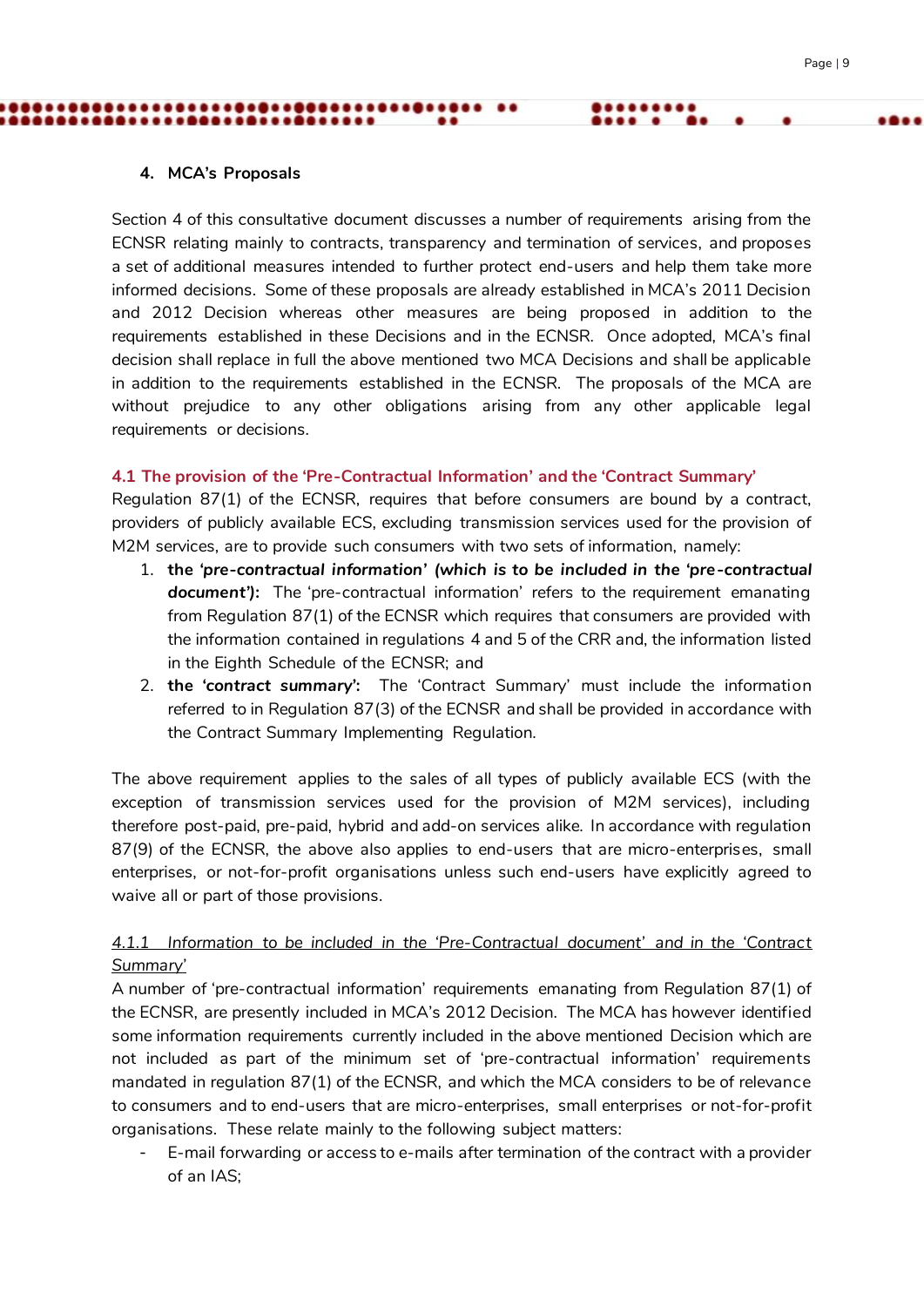- Late payment and non-payment of bills Procedures for suspending and terminating the service/s;
- The nature of any limitations that may apply for the re/transmission of EU football content.

The MCA is therefore proposing to repeal Decision numbers 3 to 11 of MCA's 2012 Decision and instead mandate the requirement to provide, in addition to the 'pre-contractual information' requirements emanating from regulation 87(1) of the ECNSR, an additional set of information as included in the Annex attached to this consultation.

This proposal is being made in accordance with regulation 87(8) of the ECNSR, which empowers the MCA to establish other information requirements to be included in contracts not related to aspects regulated under regulation 87 of the ECNSR.

The MCA is proposing the following 'Proposed Decision':

#### **Proposed Decision 1**

Before a consumer is bound by a contract for the provision of publicly available ECS excluding transmission services used for the provision of M2M services, in addition to the 'precontractual information' requirements mandated in regulation 87(1) of the ECNSR, providers shall also provide the additional information specified in "*Annex – Additional Information requirements to be included in the 'pre-contractual document'"* to the extent that such information relates to the service/s they provide.

The additional information specified in *'Annex – Additional Information requirements to be included in the 'pre-contractual document'"*, shall also be provided to end-users that are micro-enterprises, small enterprises or not-for-profit organisations, unless such end-users have explicitly agreed to waive all or parts of those provisions.

The additional information specified in *"Annex – Additional Information requirements to be included in the 'pre-contractual document'* shall together with the 'pre-contractual information' mandated in regulation 87(1) of the ECNSR also become an integral part of the contract and shall not be altered unless the contracting parties expressly agree otherwise.

This decision is without prejudice to any other information requirements emanating from any other laws or other relevant decisions published by the MCA which providers are required to adhere to.

Regulation 87(3) of the ECNSR requires that consumers and end-users that are microenterprises, small enterprises or not-for-profit organisations are provided a concise and easily readable contract summary, which shall contain specific information as stipulated in this subregulation and as set out in Part B of the Annex of the Contract Summary Implementing Regulation. For the time being, the MCA does not consider the need to propose additional requirements on information to be included in the contract summary beyond those already established in the above-mentioned norms.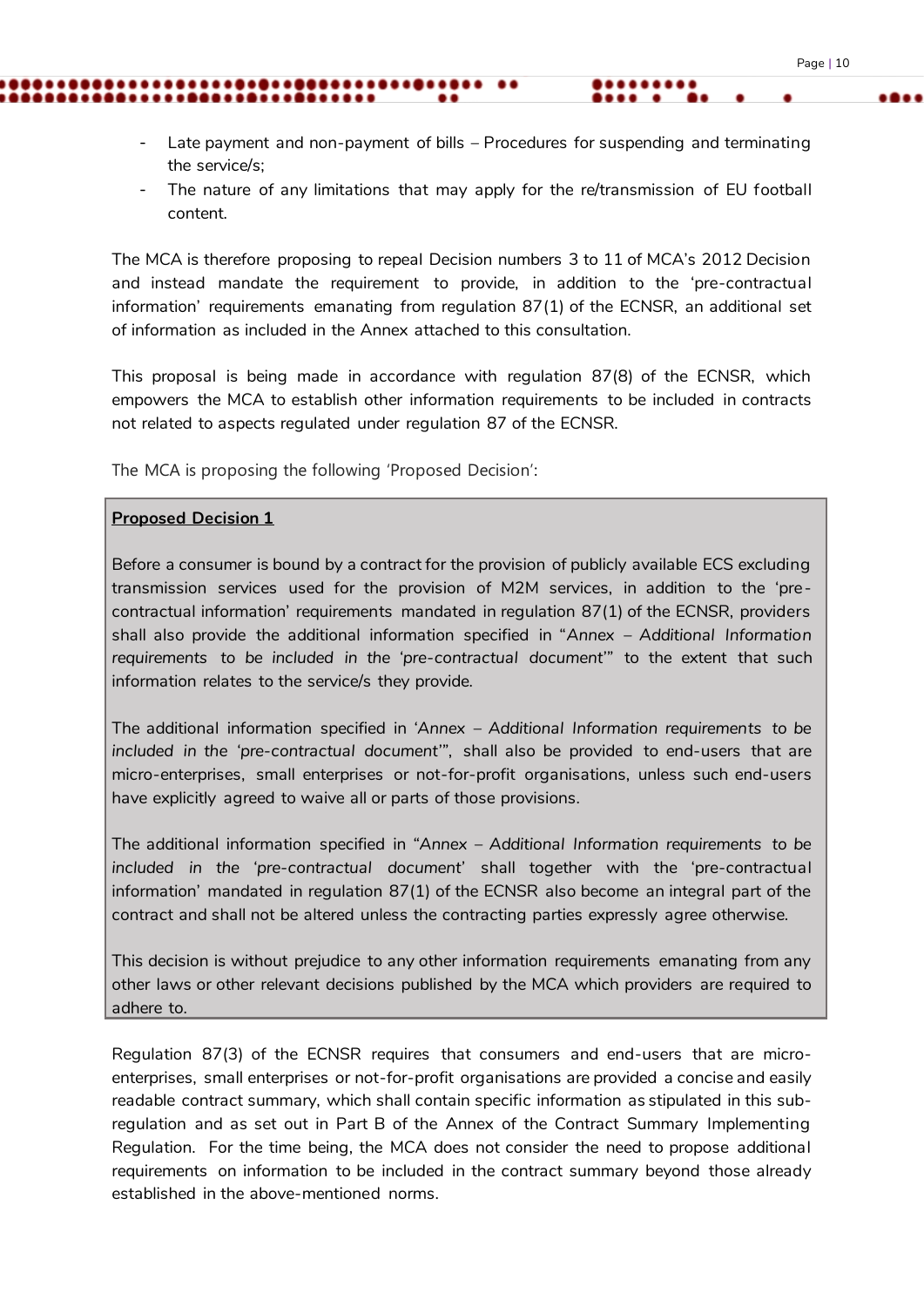# *4.1.2 The format in which the 'Pre-Contractual Information' and the 'Contract Summary' documents are to be provided*

 $\bullet \bullet$ 

......................

Regulation 87(2) of the ECNSR stipulates that the 'pre-contractual information' is to be provided in a clear and comprehensible manner on a 'durable medium'. A 'durable medium' is defined in the CRR as 'an instrument which enables the consumer or the trader to store information addressed personally to him in a way accessible for future reference for a period of time adequate for the purposes of the information and which allows the unchanged reproduction of the information stored'. This means that the 'pre-contractual information' may be provided in different formats and may therefore include, amongst others, any of the following formats: documents collected from the service provider's outlets; documents posted to the end-users' residential or business address; or a document attached and sent via e-mail.

The MCA notes that while this provision provides substantial flexibility to providers to deliver the 'pre-contractual information' in a variety of formats, providers are still responsible to ensure that the durable medium in which this information will be provided to the end-users is accessible to the end-user requesting it. The MCA is aware that currently end-users are provided the option, amongst others, to obtain this information in hard copy format. The MCA considers that this practice remains vital in order to address the needs of those end-users who have no access to the internet or who do not know how to access this information electronically. In view of the current practices adopted by service providers at large, at this stage the MCA does not intend to propose the introduction of new measures in this regard.

In addition to the above, providers must ensure that the pre-contractual information is, when requested, provided in an accessible format to end-users with disabilities in accordance with European Union law harmonising accessibility requirements for products and services.

Regulation 87(2) also provides that where the provision of the 'pre-contractual information' on a durable medium is not feasible, the information can be provided in an easily downloadable document made available by the provider subject that providers expressly draw the attention of the consumers and end-users that are micro-enterprises, small enterprises or not-for-profit organisations about the availability of that document and the importance of downloading it for the purposes of documentation, future reference and unchanged reproduction.

Providers are required to take all necessary measures to provide the 'pre-contractual information' on a 'durable medium' and to inform the MCA in short order of any instances where they consider that the provision of this information on a durable medium is not feasible. In doing so, providers are required to provide the MCA ample justification to demonstrate the difficulties encountered in providing this information in such format.

The ECNSR does not establish specific rules regarding the format in which the contract summary is to be provided. The MCA encourages providers to provide such contract summaries using the same methods in which the 'pre-contractual information' is provided to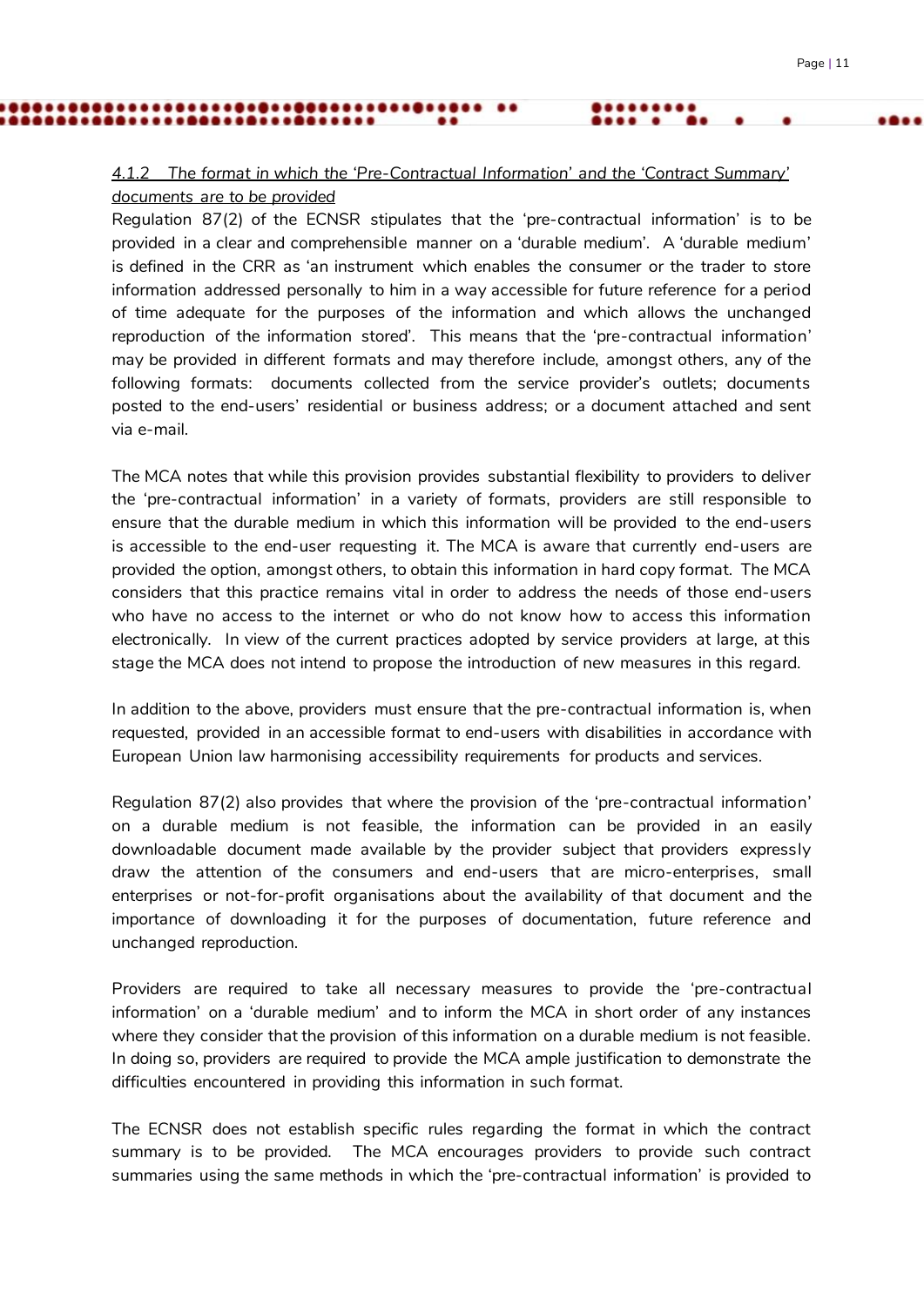consumers and end-users that are micro-enterprises, small enterprises, or not-for-profit organisations.

..

Notwithstanding the above, providers must ensure that contract summaries are provided using the template specified in Part A of the Annex of the Contract Summary Implementing Regulation and in accordance with the presentation requirements contained in Article 2 of the same Contract Summary Implementing Regulation.

# *4.1.3 When are the 'Pre-Contractual Information' and the 'Contract Summary' to be provided*

Regulation 87(1) of the ECNSR requires that the 'pre-contractual information' is provided by providers *'before a consumer is bound by a contract or any corresponding offer'*. Regulation 87(4) also provides that *'the contract shall become effective when the consumer has confirmed his or her agreement after reception of the contract summary'*. (MCA emphasis).

Essentially, providers are therefore required to ensure that they have provided consumers with both the 'pre-contractual information' as well as the 'contract summary', and that these two sets of information have been received by the consumer before the contract comes into effect. The above requirements are also applicable to end-users that are micro-enterprises, small enterprises, or not-for-profit organisations.

In accordance with regulation 87(5) the 'pre-contractual information' as well as the 'contract summary' shall become an integral part of the contract and cannot be altered unless the contracting parties expressly agree otherwise.

# *4.1.4 Conclusion of a contract*

In accordance with Regulation 87 of the ECNSR, a contract can only become effective if:

- 1. The provider has first provided consumers with the 'pre-contractual information' and the 'contract summary'; and
- 2. After providing the information referred to in point 1 above, the provider has obtained the explicit consent of the consumer to the contract.

The MCA notes that these requirements apply to the conclusion of all types of contracts, including post-paid, pre-paid, hybrid and add-on services alike, and also apply to end-users that are micro-enterprises, small enterprises, or not-for-profit organisations.

In accordance with Regulation 87(4) of the ECNSR, the MCA is empowered to determine the manner as to how consumers and end-users that are micro-enterprises, small enterprises or not-for-profit organisations give their consent to the contract. The MCA considers that certain contracts for services (such as subscriptions which are subject to a minimum contractual period exceeding thirty (30) calendar days or which are subject to the payment of services on a post-paid basis, etc.) need to have in place more stringent measures to ascertain and verify the consumer's intent to enter into that contract. The MCA is therefore proposing the implementation of the following requirements which would, if adopted in MCA's final decision, replace 'Decision 1' of MCA's 2012 Decision.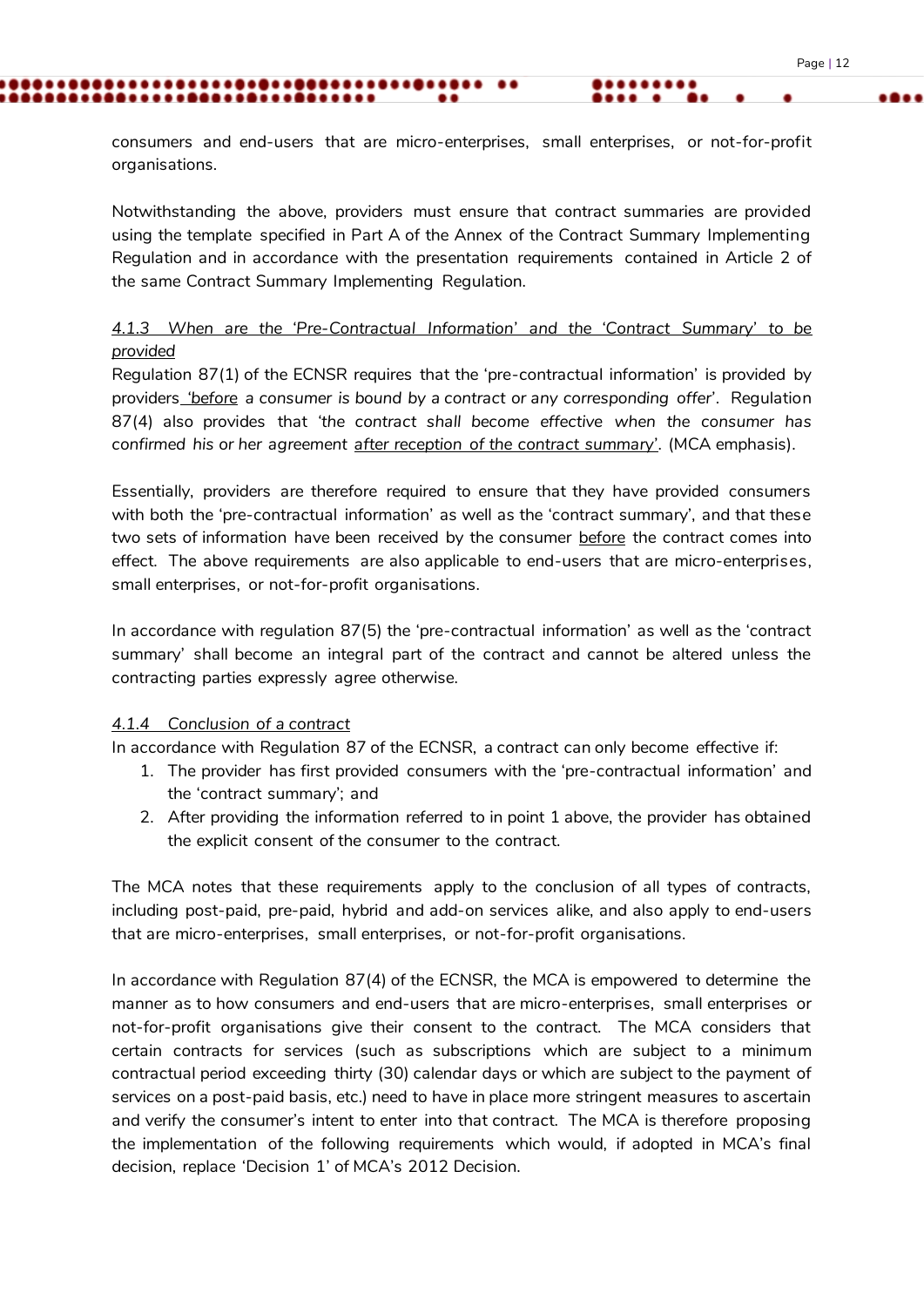#### **Part A**

When concluding a contract for the provision of a publicly available ECS excluding NI-ICS and transmission services used for the provision of M2M services, after having provided the consumer with the applicable 'pre-contractual information' and 'contract summary', the provider must obtain the consumer's explicit consent by means of a signature on a durable medium indicating his/her agreement to enter into that contract.

..

A copy of the aforesaid consent obtained by the provider shall be provided to the consumer on a durable medium upon conclusion of the contract.

The provider shall store and maintain the consumer's consent for the entire duration of the contract and shall provide a copy of such consent free of charge to the consumer if he/she so requests during the course of his/her subscription.

#### **Part B**

When a consumer requests to subscribe to a pre-paid NB-ICS or to an add-on service purchased on top of an existing publicly available ECS subscription (excluding NI-ICS and transmission services used for the provision of M2M services), the provider after having provided the consumer with the applicable 'pre-contractual information' and 'contract summary', shall inform the consumer on a durable medium that his/her use of the service/s will be deemed to constitute his/her consent to enter into that contract. The consumer shall be provided information on how to easily contact his/her provider free of charge in case he/she does not wish to proceed and enter into that contract:

Provided that the subscription to such pre-paid NB-ICS or to an add-on service purchased on top of an existing publicly available ECS subscription (excluding NI-ICS and transmission services used for the provision of M2M services) is not subject to a minimum contractual period exceeding thirty (30) calendar days or to the payment of any form of termination fee/s.

A provider shall maintain proof of the consumer's request to subscribe to a pre-paid NB-ICS or to an add-on service purchased on top of an existing publicly available ECS subscription (excluding NI-ICS and transmission services used for the provision of M2M services) for the duration of the subscription and shall provide such proof to the consumer if he/she so requests during the course of his/her subscription free of charge.

#### **Part C**

The consent procedure set out in 'Part B' of this Decision can also be applied by a provider of a publicly available ECS other than NI-ICS and transmission services used for the provision of M2M services, when a consumer requests to upgrade / downgrade his / her service/s to a higher / lower tier during the course of his/her subscription. In doing so the provider shall ensure that: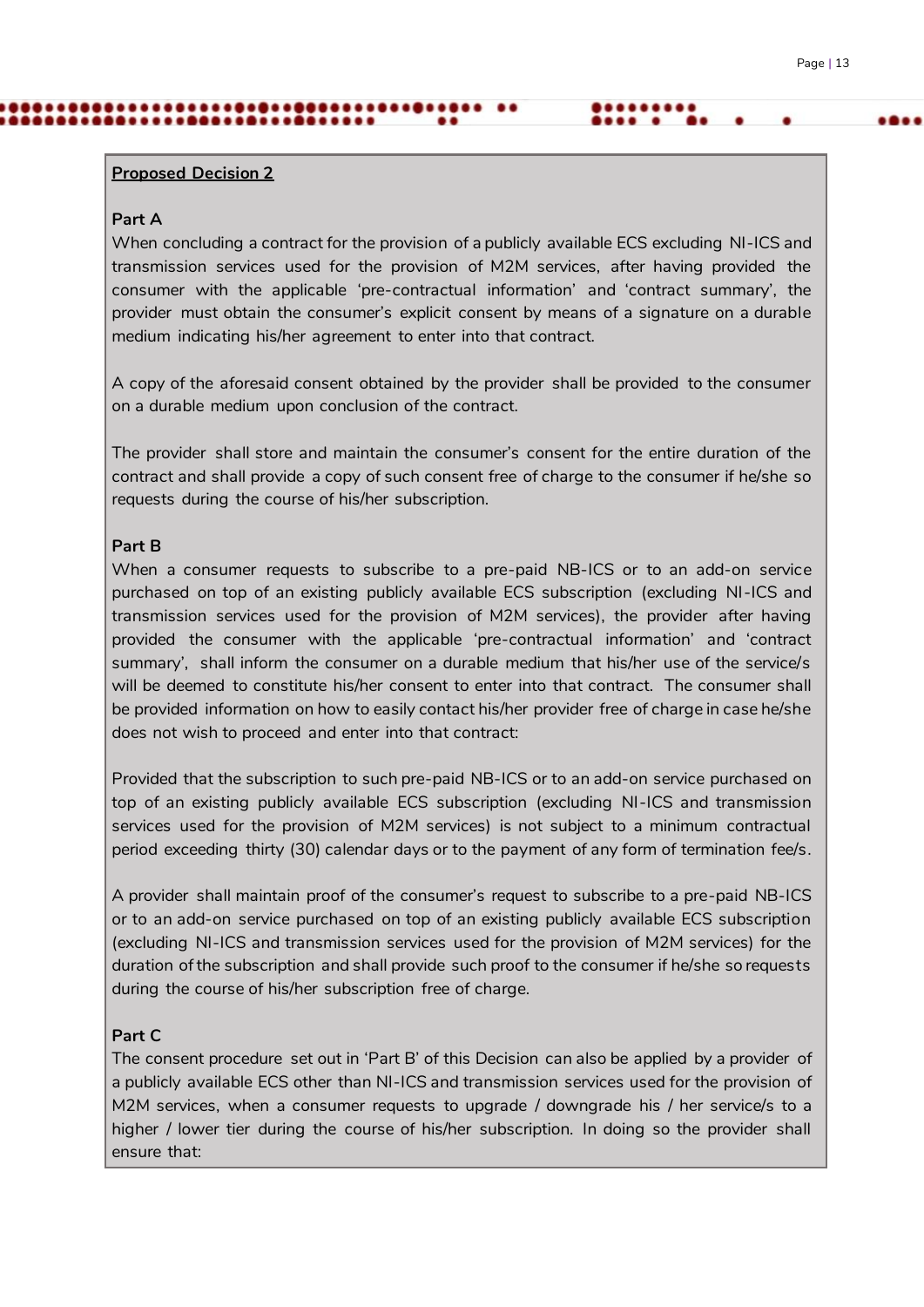i. It has received an explicit request by the consumer to upgrade / downgrade the consumer's plan and that such request can be recorded and provided as proof to the consumer if so requested during the course of the subscription;

..

- ii. the 'pre-contractual information' and the 'contract summary' applicable to the plan being upgraded / downgraded have been sent to the consumer in accordance with regulation 87 of the ECNSR;
- iii. subsequent to points (i) and (ii) above, the provider informs the consumer on a durable medium that his/her use of the service/s will be deemed to constitute his/her consent to be upgraded / downgraded;
- iv. the minimum contract duration period is not re-started;
- v. during the course of the subscription, the consumer has the possibility to downgrade / upgrade his/her services back to the original services he/she subscribed to without incurring any penalty fees, provided the original service the consumer was subscribed to is still being offered at the time of the consumer's request;
- vi. no additional services are added to the consumer's subscription during the course of the downgrade / upgrade, unless explicitly requested in accordance with 'Part A' or 'Part B' of this Decision as may be applicable.

If any of the above conditions stipulated in Points (i) to (vi) cannot be met by the provider, the upgrade / downgrade of a plan must be completed in accordance with 'Part A' of this Decision.

**Proposed Decision 3 - Applicable to providers of publicly available ECS excluding NI-ICS and transmission services used for the provision of M2M services**

'Decision 2' shall also apply to bundles of services or bundle of services and terminal equipment offered to consumers which comprise at least an IAS, NB-ICS or a transmission service used for broadcasting.

'Decision 2' and the above paragraph shall also apply when concluding contracts with endusers that are micro-enterprises, small enterprises or not-for-profit organisations, unless such end-users have explicitly agreed to waive all or parts of those provisions.

# <span id="page-13-0"></span>**4.2 Modifications of contractual conditions (applicable to publicly available ECS other than NI-ICS)**

In its 2011 Decision the MCA, amongst other measures, stipulated:

- 1. The manner and format in which notifications are to be sent to end-users to inform them about modifications to their contractual conditions;
- 2. The content and information that such notifications shall include;
- 3. The timeframes by when such written notifications are to be sent to the MCA prior to the notification to end-users;
- 4. The procedure to be followed by providers to seek a waiver from the MCA from the requirement to grant end-users the right to terminate the contract without incurring any penalties in the event that the contractual modifications are manifestly of benefit to all end-users to that service;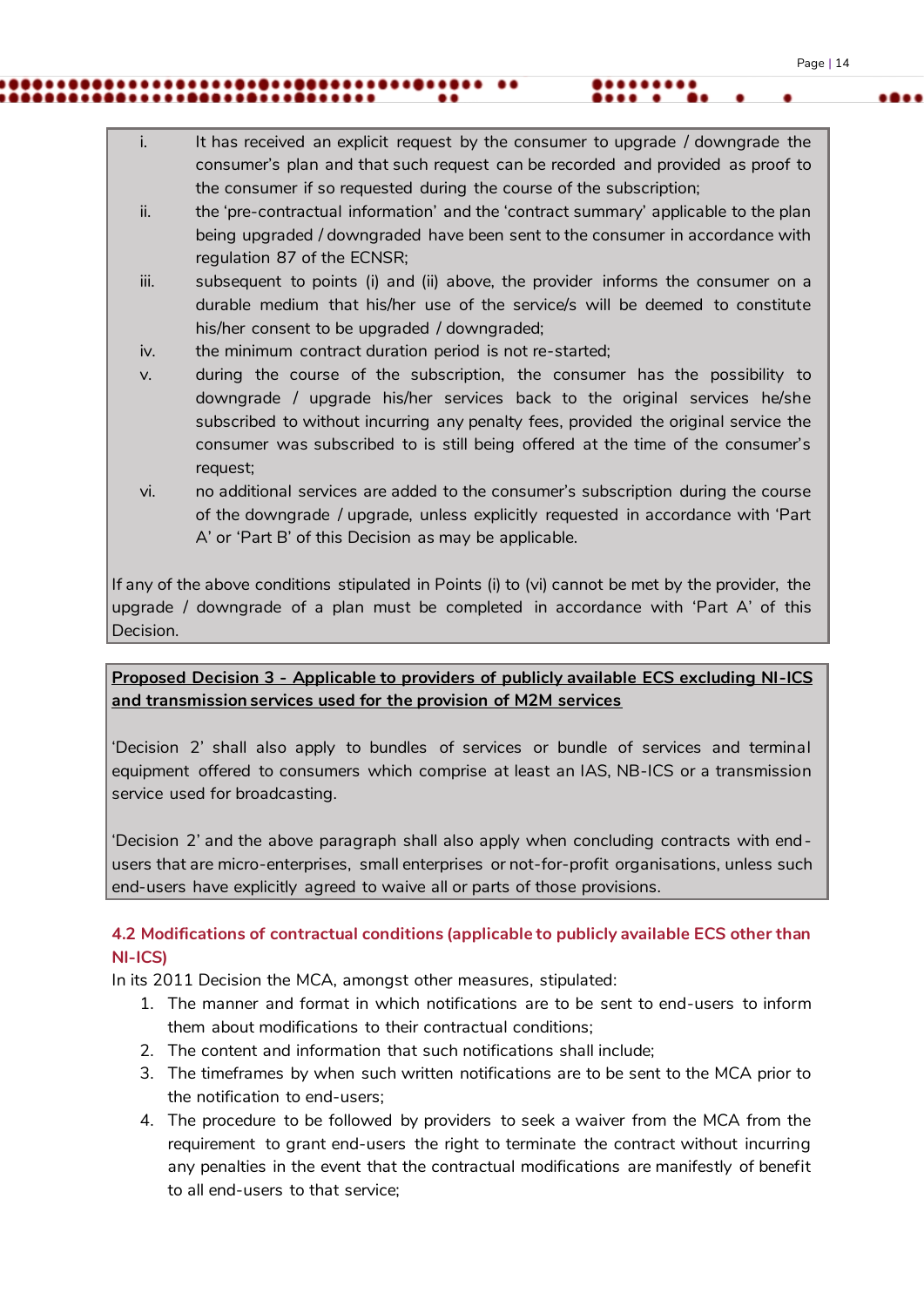5. Requirements to be adhered to by providers when terminating a package/s; when terminating a specific service/s; and/or when ceasing operations.

 $\bullet \bullet$ 

In this section the MCA is consulting about those measures contained in the 2011 Decision it believes should be maintained or updated coupled with new measures it believes should be introduced to provide more clarity to stakeholders and to provide enhanced end-user protection. As stated previously, the MCA intends to repeal the 2011 Decision referred to above and instead replace it with the following proposed decisions contained in section 4.2 of this consultation which will become applicable together with the new rules included in Regulation 92 of the ECNSR.

# *4.2.1 The end-users' right to terminate their contract without incurring any further costs upon notice of changes in the contractual conditions*

In accordance with Regulation 92(1) of the ECNSR, end-users shall have the right to terminate their contract without incurring any further costs upon notice of changes in the contractual conditions proposed by the publicly available ECS other than NI-ICS unless the proposed changes are:

- (a) exclusively to the benefit of the end-user;
- (b) are of a purely administrative nature and have no negative effect on the end-user; or
- (c) are directly imposed by European Union or national law.

The provision is intended to ensure that when a provider proposes a contractual change/s to a service/s (with the exception of changes listed in points (a), (b) and (c) above), end-users subscribed to that service, may rescind their contract with their provider without incurring any financial penalty. The MCA believes that when terminating the service/s as a result of the contractual changes proposed by the provider, end-users should:

- 1. Be allowed to terminate the service/s forming part of the contract being amended by the provider without the need of giving any advance notice; and
- 2. Not be charged any further costs except for charges related to the provision of the service/s up until the date of termination and for any non-loaned equipment bundled with the service which is retained by the end-user in accordance with regulation 91(7) of the ECNSR.

In order to provide more clarity, the MCA proposes the adoption of the following decision:

#### **Proposed Decision 4**

When, in accordance with Regulation 92 of the ECNSR, an end-user avails of his/her right to terminate his/her contract as a result of changes in the contractual conditions proposed by providers of publicly available ECS other than NI-ICS, such end-user shall:

1. have the right to have the service/s under that contract terminated with immediate effect upon receipt of the notification of termination by the provider, unless the end-user has explicitly agreed to have such service/s terminated at a later date. This requirement shall be without prejudice to the end-user's right to port their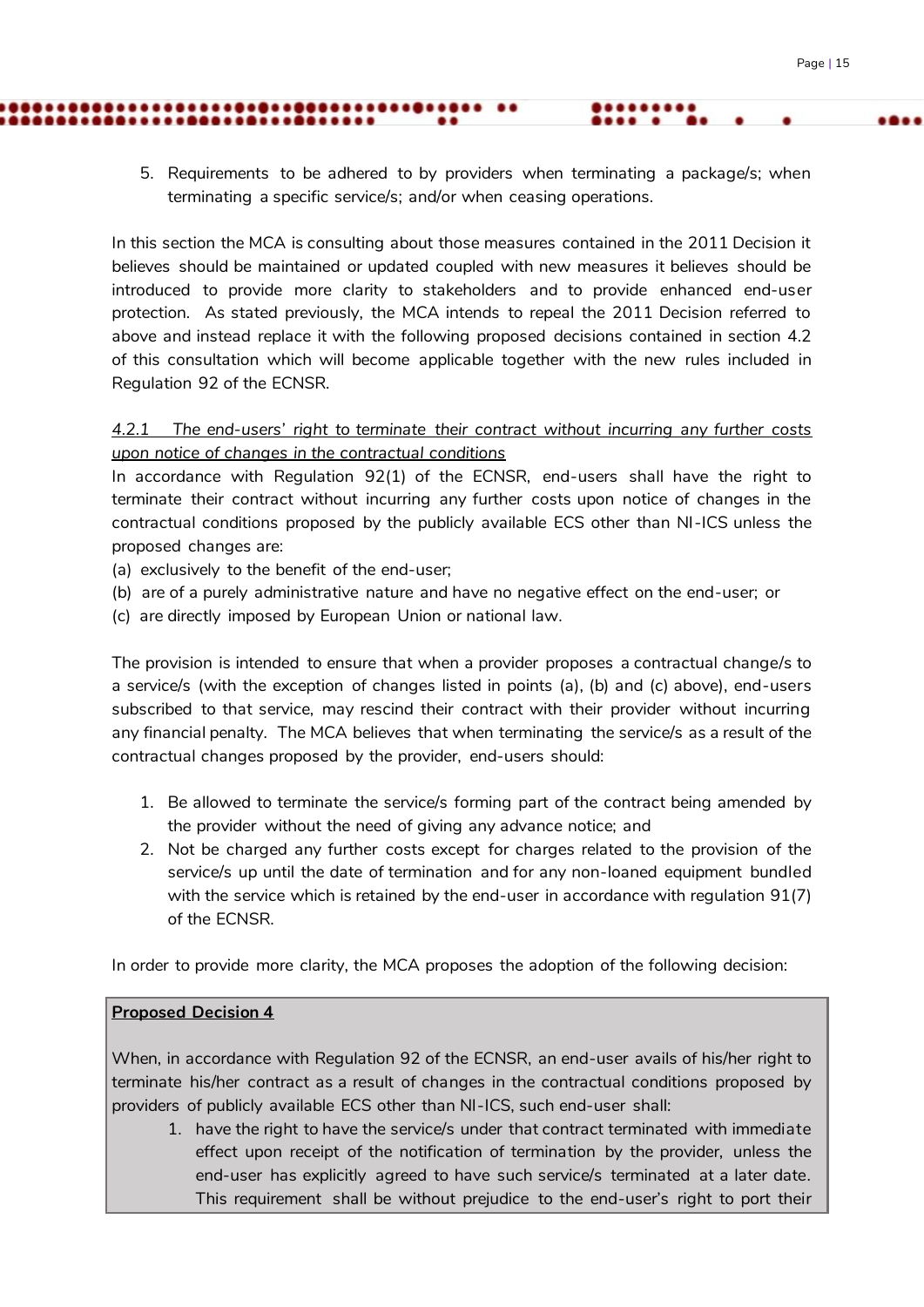mobile, fixed, freephone or premium rate numbers to an alternative provider in accordance with [MCA's Decision establishing the number portability regime in](https://www.mca.org.mt/numbering/number-portability-np)  [Malta;](https://www.mca.org.mt/numbering/number-portability-np) and

..

2. not be charged any further costs except for charges related to the provision of the service/s up until the date of termination and for any non-loaned equipment bundled with the service which is retained by the end-user in accordance with regulation 91(7) of the ECNSR.

When proposing changes to the contractual conditions of publicly available ECS other than NI-ICS, providers shall ensure that all end-users terminating such contracts during the notice period are provided a refund of any unutilised advance payment or refundable deposit made or of any remaining monetary credit accumulated in their pre-paid or hybrid tariff plan accounts in accordance with *'Decision 11'* and *'Decision 12'* listed hereunder.

# *4.2.2 Content of the Notifications sent to end-users*

Regulation 92(2) of the ECNSR states that providers shall notify end-users at least thirty (30) calendar days in advance of any proposed modifications to the contractual conditions of their services in a clear and comprehensible manner and on a durable medium. This regulation further states that where applicable, providers shall simultaneously inform end-users of their right to terminate the contract without incurring any further costs if they do not accept the new conditions, which right shall be exercisable within thirty (30) calendar days from notification of the change in contractual conditions by the provider.

In accordance with Regulation 92(5) of the ECNSR, the MCA may propose requirements regarding the content to be included in the notifications to be sent by providers to end-users before implementing any modifications to the contractual conditions of its service/s. Section 2.2 of MCA's 2011 Decision mandates a number of information requirements to be adhered to by providers when sending such notifications. The MCA believes that these requirements remain relevant and provide added transparency to end-users. The MCA is therefore proposing to maintain these requirements whilst proposing some amendments to provide more clarity and enhanced protection to end-users. The MCA is proposing the adoption of the following decision:

#### **Proposed Decision 5**

Any notifications sent in accordance with Regulation 92(2) of the ECNSR, shall be limited to contain only information about the modifications to the contractual conditions of the service/s which the provider of publicly available ECS excluding NI-ICS intends to implement.

The information in the notification shall clearly explain the modifications being introduced by the provider in such a manner that end-users can easily compare the original contractual conditions agreed to with the new contractual conditions being proposed by the said provider. Unless exempted by the MCA in line with 'Decision 7' hereunder, any notification to an enduser regarding modifications to the contractual conditions must also include information regarding: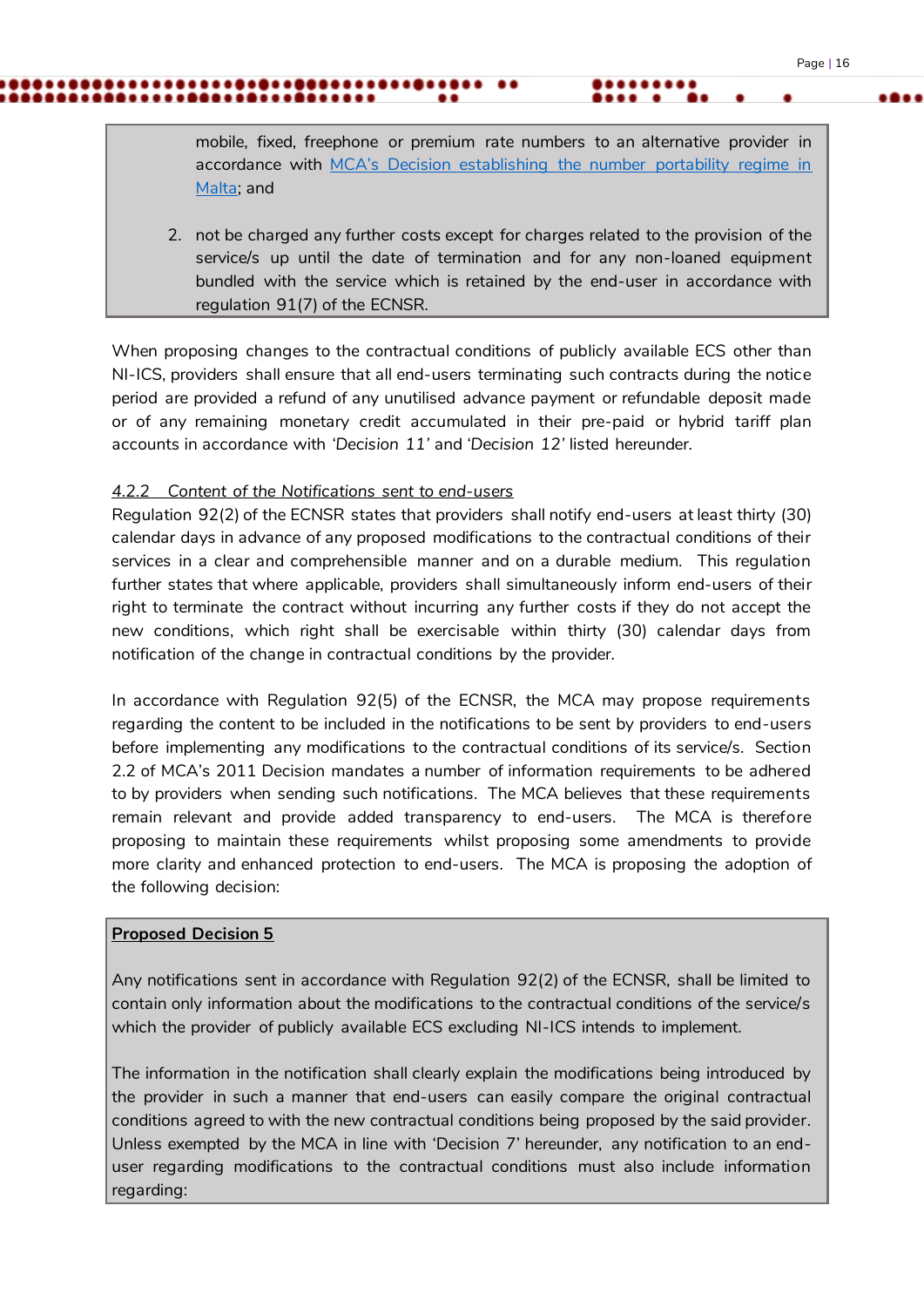1. the end-user's right to terminate the service/s within thirty (30) calendar days from receipt of the notification, without incurring any penalties, if he/she does not agree with the proposed modification/s;

..

...................

- 2. the manner in which an end-user is required to notify a provider about his/her intention to terminate the contract during the thirty (30) calendar day notification period should he/she disagree with the proposed modification/s;
- 3. the possibility, in the event that the contractual modification/s relate to the provision of a mobile and/or fixed voice communications service, freephone service and/or premium rate service, of the end-user to port his/her number/s to any provider of his/her choice by lodging a porting request through the recipient provider, in which cases the end-user's contract is automatically terminated upon successful porting;
- 4. if applicable, the manner in which any refundable deposit, unutilised advance payment (including any pre-paid or hybrid monetary credit) made by the end-user for the original service may be refunded if the end-user chooses to unsubscribe from the service/s, switch to a new service/s, or switch or port to a new service provider; and
- 5. the contact channels which can be used by an end-user to enquire free of charge about the contractual changes being notified about, including, in the case of changes not impacting an IAS, the inclusion of information on the telephony support customer care number of the service provider.

Notifications to end-users can be sent out concurrently with other 'ordinary' communications (e.g. a monthly bill), however providers shall ensure that these are prominent and distinguishable from the 'ordinary' aspects of the communication to minimise the risk that such notification is overlooked by end-users.

# *4.2.3 The format in which notifications are to be sent to end-users*

j

Regulation 92(2) of the ECNSR states that any notifications sent by providers to inform endusers about any proposed modifications to any contractual condition shall be sent on a **durable medium<sup>5</sup>** at least thirty (30) calendar days before such changes become applicable. As stated previously, the MCA considers that in accordance with the definition of 'durable medium' in the CRR, providers have different solutions they may deem appropriate and which may include amongst others: documents posted to the end-user's residential or business address; a document attached and sent via e-mail; or an SMS notification (provided that the information requirements contained in 'Proposed Decision 5' fit in the type of 'durable medium' chosen by the provider). The MCA considers that sending an end-user a link which points to online information about the changes in the contractual conditions being proposed by the provider as set out in section 4.2.2 above, would **not** constitute a durable medium.

The MCA considers that Regulation 92(2) and the definition of 'durable medium' as contained in the CRR provides enough guidance to providers on the manner in which notifications about proposed modifications to changes to contractual conditions are to be sent to impacted endusers. For the time being the MCA is not proposing the implementation of additional

<sup>5</sup> A 'durable medium' is defined in the CRR as *'an instrument which enables the consumer or the trader to store information addressed personally to him in a way accessible for future reference for a period of time adequate for the purposes of the information and which allows the unchanged reproduction of the information stored'*.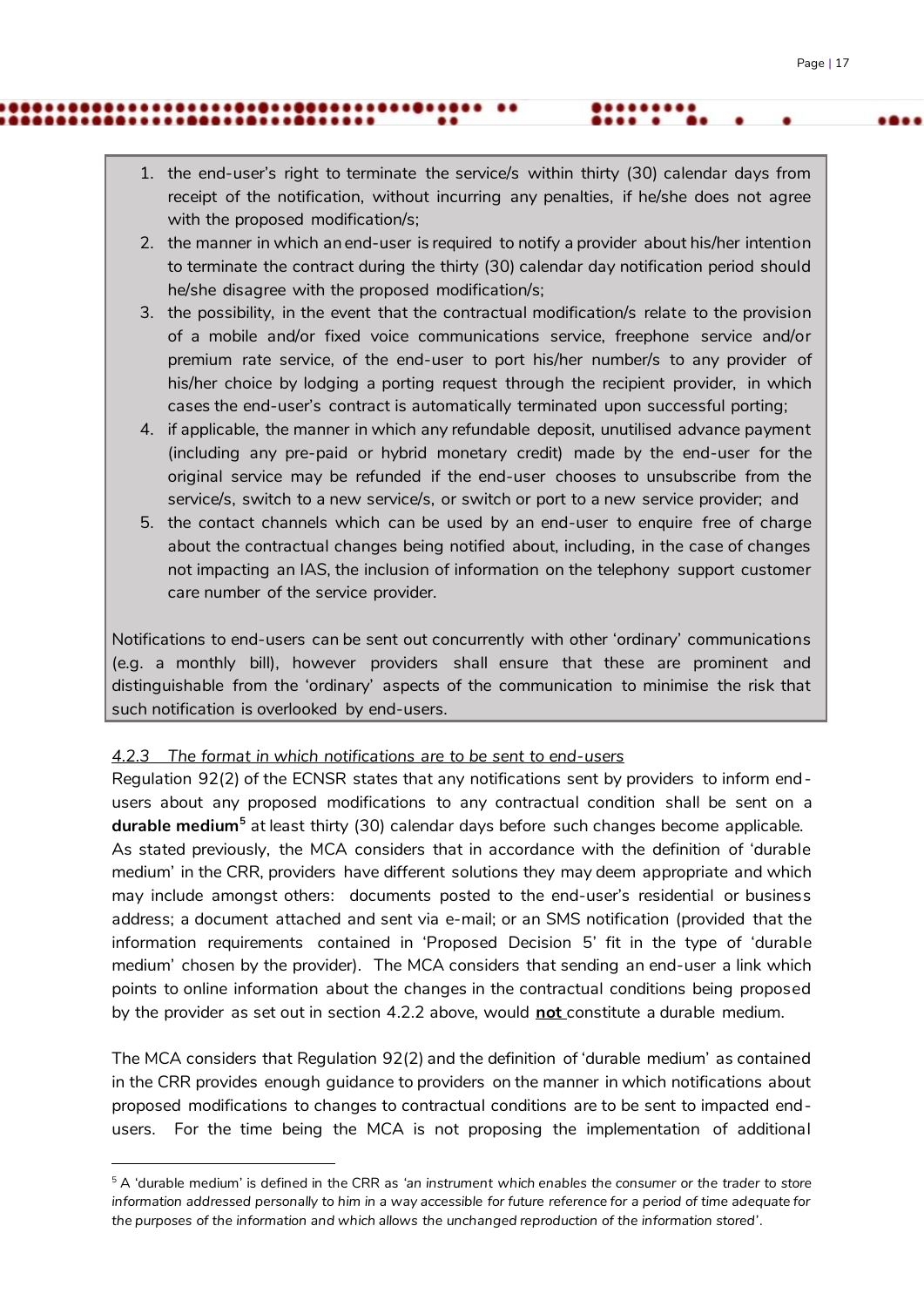measures in this regard whilst proposing that Decision 2.1 contained in MCA's 2011 Decision is repealed. The MCA however reserves the right to consult and adopt any end-user protection measures it may consider necessary at a later date should the need arise.

..

#### *4.2.4 Notifications to the MCA*

In accordance with Regulation 92(3) of the ECNSR, providers shall notify the MCA of any proposed modifications to the contractual conditions of their service/s in writing. In accordance with this sub-regulation the MCA may specify the timeframes by when such written notifications are to be sent to the MCA prior to the notification by the provider to its end-users.

The MCA is proposing to maintain the same timeframes currently laid down in Section 3.2 of MCA's 2011 Decision whereby providers notify the MCA about any proposed changes to the proposed modifications to the contractual condition/s of their service/s. The MCA is proposing the following 'Proposed Decision':

# **Proposed Decision 6**

Providers of publicly available ECS other than NI-ICS shall notify the MCA about any modifications to the contract of service/s at least one (1) working day prior to the notification to the relevant end-users and shall:

- 1. provide the MCA with a draft copy of the notification which will be sent to end-users; and
- 2. indicate the type of 'durable medium' that will be used to notify end-users.

The notifications to be sent in accordance with the above proposed decision are to be sent to the MCA to enable it to monitor trends and practices in the sector. Whilst the MCA may at its own discretion provide its views on the content included in the said notifications, it does not in any way approve or sanction the notification or its contents including any modifications to the contractual conditions being implemented by providers. Such notifications shall be without prejudice to any action that may be taken by any relevant enforcement body, including the MCA, should it result that any modifications introduced by the provider are in breach of any applicable law or decisions. In cases where providers need to seek regulatory guidance regarding aspects related to the modifications they wish to implement, they are encouraged to write to the MCA seeking its feedback, doing so well in advance of any communication of draft notifications regarding modifications to the contractual conditions of services to the MCA. This would ensure that the process to implement the modifications that providers wish to introduce is done smoothly.

# *4.2.5 Exemption from the requirement to grant end-users the right to terminate the contract without incurring further costs*

Regulation 92(1) of the ECNSR mentions three instances in which providers of publicly available ECS other than NI-ICS are exempted from granting end-users the right to terminate the contract without incurring further costs. These are limited to instances where the proposed changes are:

(a) exclusively to the benefit of the end-user;

(b) of a purely administrative nature and have no negative effect on the end-user; or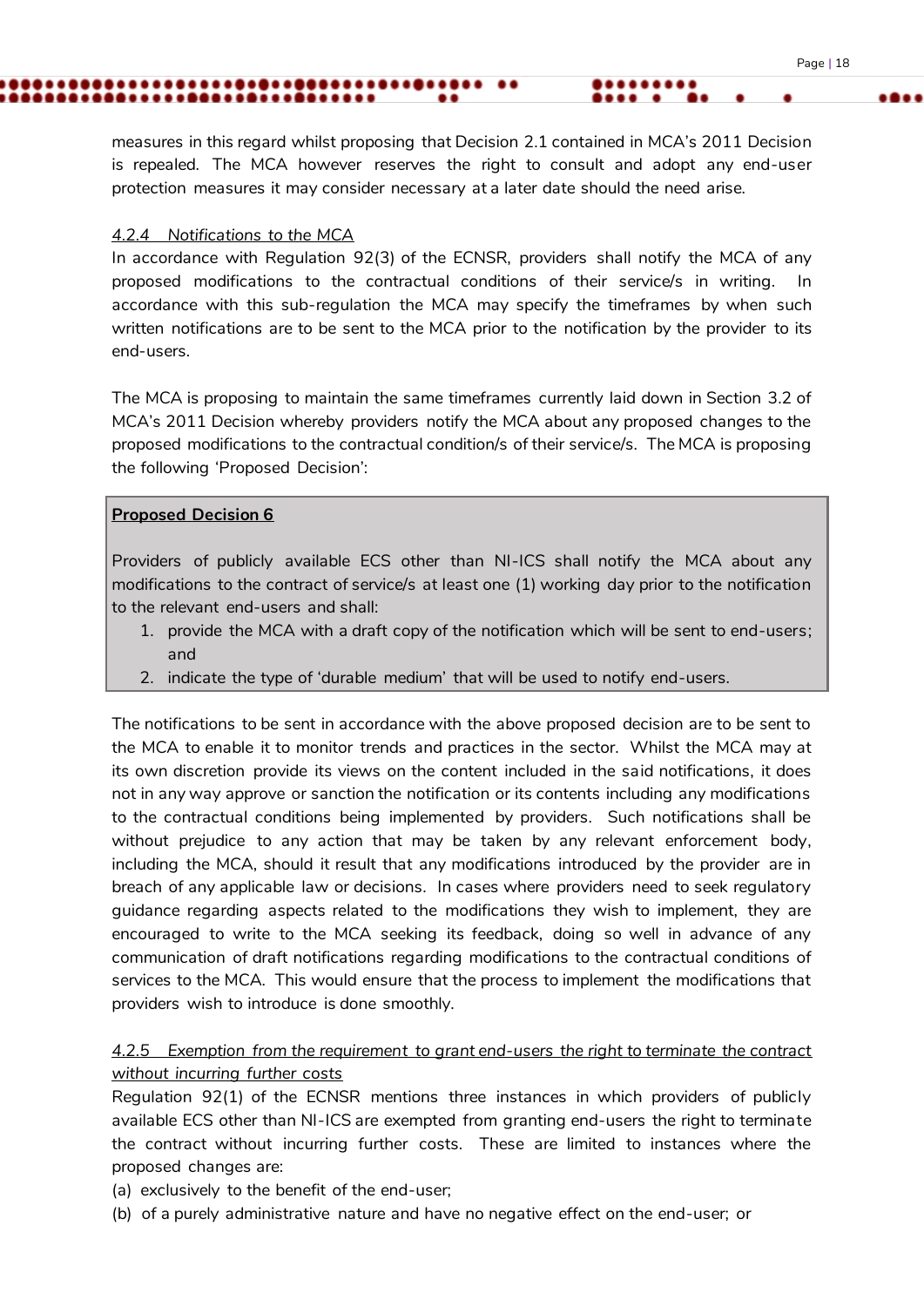(c) are directly imposed by European Union or national law.

With reference to point (c) above, the MCA notes that Recital (275) of the EECC provides that such instances may for example include requirements imposed by EU or national Law to include new information in contracts. The MCA clarifies, that where a public authority or a court rules that a provider must amend a condition/s contained in any contract for the provision of publicly available ECS excluding NI-ICS, then such modifications shall be subject to the obligation enabling end-users to terminate the contract without incurring further costs in accordance with Regulation 92(2) and (3) of the ECNSR and with any decision published by the MCA.

 $\bullet \bullet$ 

As stipulated in Regulation 92(4) of the ECNSR, the MCA may, upon a written request by a provider, in cases where the proposed modifications to the contractual conditions are manifestly of benefit to all end-users to that service, exempt that provider from the requirement to grant its end-users the right to terminate the contract in accordance with this regulation. The procedure to be followed by providers to seek MCA's waiver, is discussed below in Section 4.2.6.

#### *4.2.6 Notifications to the MCA in instances outlined in Section 4.2.5*

Regulation 92(4) of the ECNSR stipulates that providers may send a written request to seek the MCA's waiver from granting end-users the right to terminate the contract without further costs in cases where the proposed modifications to the contractual conditions are manifestly of benefit to all end-users.

For the avoidance of any doubt, the MCA clarifies that in such circumstances, even if an exemption is granted by the MCA in accordance with the above, providers are still required to notify end-users about the modifications to the contractual conditions they intend to introduce. Such notification should be made on a durable medium.

In accordance with this sub-regulation the MCA may specify the timeframes by when such written notifications are to be sent to the MCA prior to the notification by the provider to its end-users. The MCA is proposing to maintain the same procedures currently laid down in Section 3.1 of MCA's 2011 Decision and is proposing some minor amendments as outlined in the 'Proposed Decision' hereunder:

#### **Proposed Decision 7**

A provider of publicly available ECS excluding NI-ICS may seek an exemption from the MCA from the requirement to grant its end-users the right to terminate their contract without incurring any further costs if it is determined by the MCA that the proposed modifications the provider intends to introduce are:

- (a) exclusively to the benefit of the end-user;
- (b) are of a purely administrative nature and have no negative effect on the end-user; or
- (c) are directly imposed by EU or national law.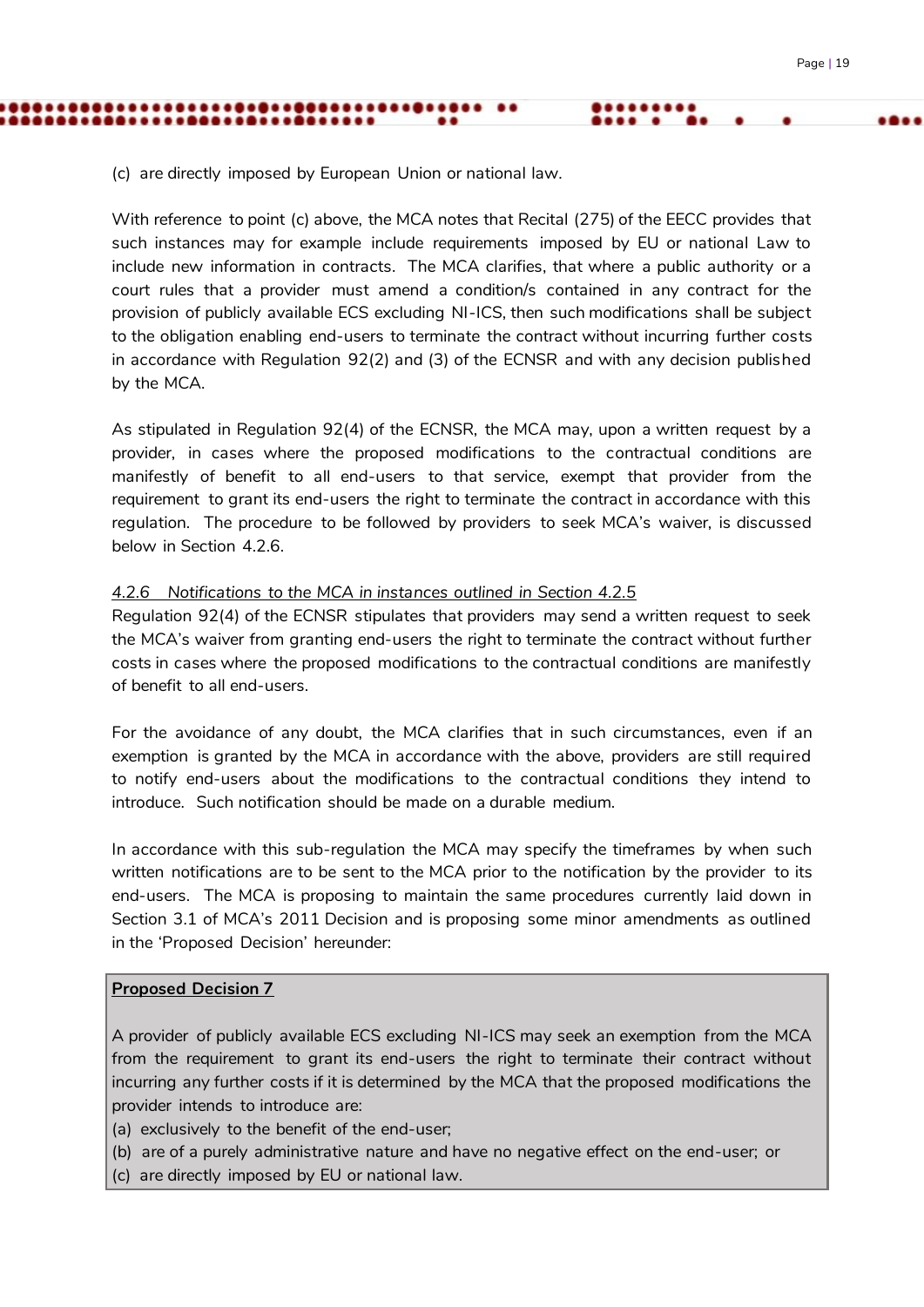Any requests by a provider for a waiver from the requirement to grant its end-users the right to terminate their contract without incurring any further costs when implementing changes in any of the above instances, shall be sent in writing to the MCA on e-mail address [termsandconditions@mca.org.mt.](mailto:termsandconditions@mca.org.mt) When submitting such requests the provider shall send [all](mailto:termsandconditions@mca.org.mt) of the following documentation listed below:

- the full description of the service/s in question;

- a brief statement providing considerations on the grounds on which the provider is requesting the exemption;

- the related terms and conditions of the service/s in question;

- the copy of the notification to be sent to the end-users; and
- any other relevant information which may be necessary for MCA's ruling.

Requests for exemptions must be communicated to the MCA not less than five (5) working days prior to the intended date of notification by the provider to its end-users. The MCA shall communicate its decision within a maximum of five (5) working days from the provider's request.

In the following instances contemplated in points (1) and (2) below, when the MCA grants a provider the waiver from the requirement to provide its end-users the right to terminate their contract without incurring any further costs, the provider concerned may implement the said changes with immediate effect as soon as the end-user is notified with the said modifications:

- 1. the changes are exclusively to the benefit of the end-user; or
- 2. the changes are of a purely administrative nature and have no negative effect on the end-user.

In all other instances not covered in points (1) and (2) above, notifications are to be sent to end-users thirty (30) calendar days in advance of any change in the contractual conditions. In all circumstances, including in instances where the MCA grants a waiver in accordance with this Decision, providers shall notify end-users about the modifications to the contractual conditions they intend to introduce on a durable medium.

#### *4.2.7 Termination of a service/s plan*

In recent years, providers have on various occasions decided to terminate the provision of a service plan and have consequently, in a number of instances, migrated end-users from such service plans to an alternative service plan which they may offer providing end-users a thirty (30) calendar day notice to terminate their contract without incurring any further costs.

In order to safeguard the interests of end-users in such circumstances, the MCA is proposing a series of measures to be adhered to by providers to ensure that such procedures protect the rights of impacted end-users. 'Proposed Decision 8' contains the list of measures suggested by the MCA: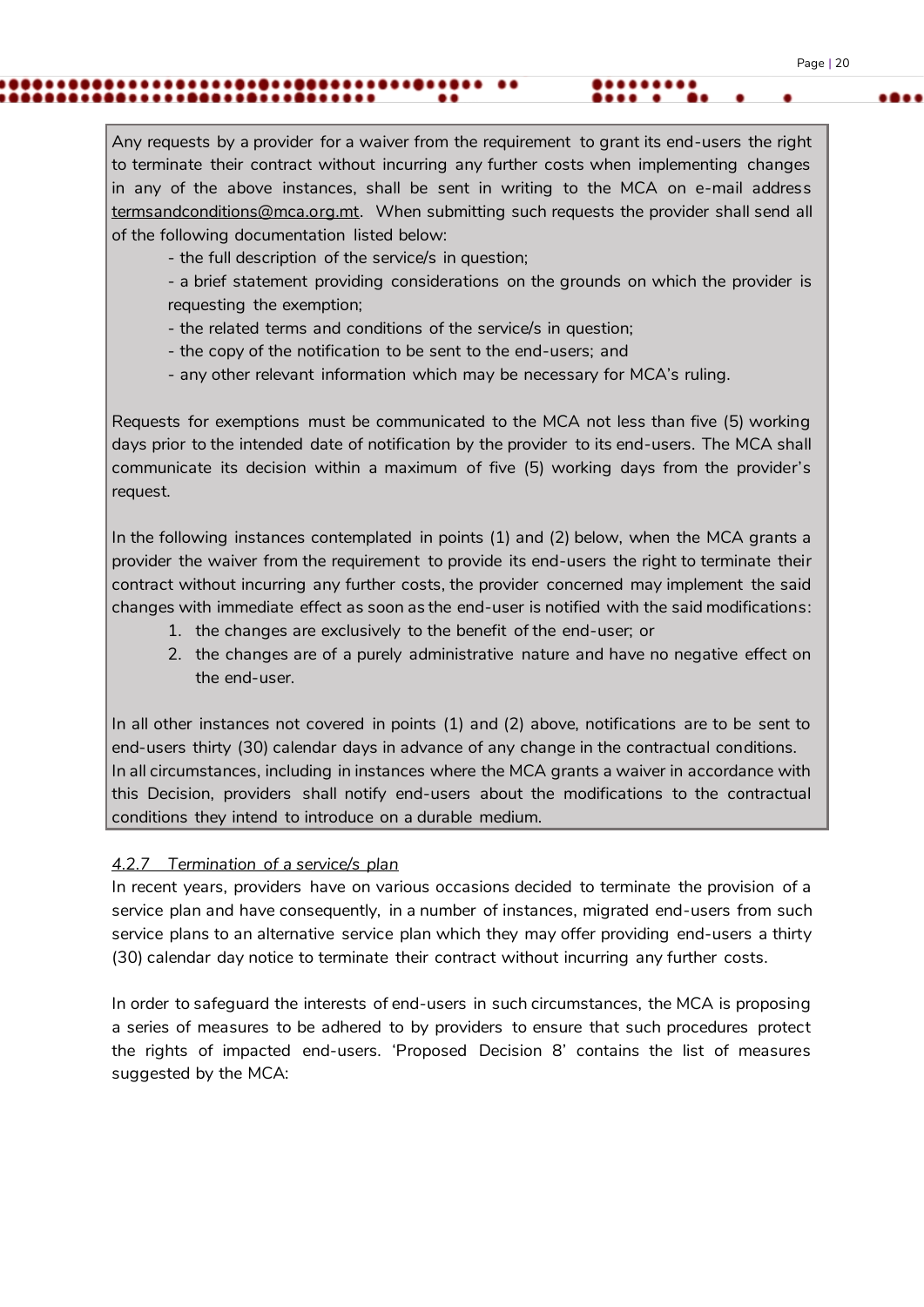### **Part A**

When terminating a service/s plan for the provision of a publicly available ECS other than NI-ICS, providers shall adhere to regulation 92(1), (2) and (3) of the ECNSR as well as MCA's 'Decisions 4, 5 and 6' included above.

 $\bullet\bullet$ 

# **Part B**

Should a publicly available ECS provider other than a NI-ICS provider decide to terminate a service/s plan and migrate end-users from the service plan/s being terminated to another service plan, such a provider shall:

- i. adhere to all the requirements stipulated in regulations 92(1), (2) and (3) of the ECNSR as well as MCA's 'Decisions 4, 5 and 6'. This is without prejudice to the service provider's right to seek a waiver from MCA from providing end-users the right to terminate their contract without incurring any further costs if a request is submitted and approved by the MCA in accordance with Decision 7 above;
- ii. only migrate end-users to another service plan which includes solely the same services previously included in the service plan being terminated;
- iii. only migrate end-users to a plan which contains similar characteristics to the service plan the end-user is currently subscribed to (e.g. end-users cannot be migrated from a pre-paid plan to a post-paid plan);
- iv. ensure as much as is reasonably possible that end-users are migrated to a plan which applies similar or lower periodic fees, charges and allowances;
- v. not re-start the minimum contract duration period; and
- vi. send end-users a copy of the 'pre-contractual information' and 'contract summary' applicable to the plan on which they are being migrated to in accordance with Regulation 87 of the ECNSR.

The above proposed decision is intended to safeguard end-users' interests by enabling endusers to remain connected to their service/s in those circumstances where a provider decides to terminate the service/s plan.

The MCA clarifies that this proposed decision shall exclusively apply only in those instances where a provider is terminating the service plan to which end-users are currently subscribed to. Any initiatives undertaken by providers to upgrade end-users from their current plan to a higher tier plan (provided that the providers are not terminating the plan the end-users are currently subscribed to) shall adhere to MCA's 'Proposed Decision 2'.

### *4.2.8 Providers terminating the provision of a service/s or ceasing operations*

Section 4.2 of MCA's 2011 Decision stipulates requirements to be adhered to by a provider in the event that it decides to stop providing a service or cease operating. The MCA considers that the current requirements contained in section 4.2 of MCA's 2011 Decision should be maintained factoring some minor amendments as outlined in the 'Proposed Decision' hereunder: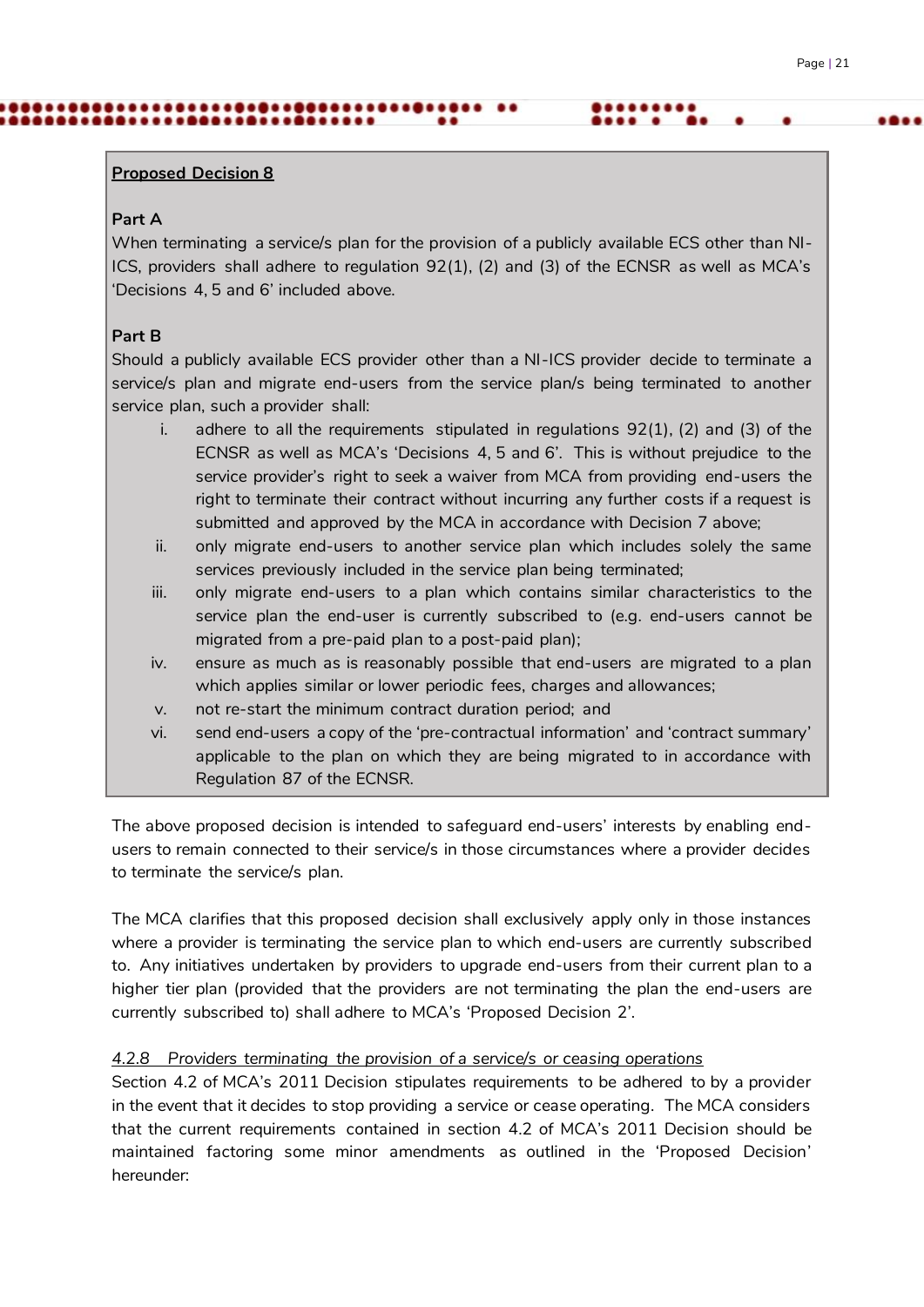When terminating the provision of a service/s or ceasing operations, providers of publicly available ECS other than NI-ICS shall, in addition to obligations set out in Regulation 92(1), (2) and (3) of the ECNSR as well as MCA's Decisions 4 and 5' included above, also include information in the notification to impacted end-users to inform end-users on how to migrate their services to at least one (1) alternative provider and make available technical support services to assist impacted end-users so as to minimise any disruptions. Any migration of service shall be without prejudice to the obligations set out in Regulation 94, in particular subregulation (10), and to the provisions established in other relevant decisions published by the MCA such as the MCA's Decision establishing the number portability regime in Malta.

..

Providers shall take all the necessary measures, particularly when making agreements with third parties in relation to the publicly available ECS they provide, in order to ensure that such agreements do not act as an obstacle when implementing the above-mentioned norms in this Decision. In doing so, providers must ensure that wholesale agreements take into account the notice periods stipulated in the ECNSR and in this Decision.

Providers of publicly available ECS other than NI-ICS shall notify the MCA about their decision to terminate the provision of a service/s or ceasing operations at least ten (10) working days prior to the notification to the relevant end-users and shall:

- 1. Provide the MCA with a draft copy of the notification which will be sent to end-users;
- 2. Indicate the type of 'durable medium' on which the notification will be sent to endusers.

#### <span id="page-21-0"></span>**4.3 Transparency measures relating to the publication of information on services offered**

Regulation 88(1) of the ECNSR, requires that where providers of IAS or publicly available ICS make the provision of services subject to terms and conditions, they shall ensure that the information contained in the Ninth Schedule of the ECNSR is published in a clear, comprehensive, machine-readable manner and in an accessible format for end-users with disabilities in accordance with EU legislation harmonising accessibility requirements for products and services. In accordance with Regulation 96(1) of the ECNSR, this requirement also applies in those cases where a bundle of services, or a bundle of services and terminal equipment comprises at least an IAS or a publicly available NB-ICS.

Regulation 88(1) of the ECNSR empowers the MCA to specify requirements regarding the form in which the information in the Ninth Schedule of the ECNSR is to be published. The MCA considers that as a minimum, such information should be published on the service providers' website and should be accessible on or from the same webpage where the service/s, offer or package is being publicised. Such a requirement, together with the right enabling end-users to obtain a copy of the 'pre-contractual information' and 'contract summary' as mentioned in Section 4.1 above, provides the necessary level of transparency to enable end-users to take more informed decisions about the service/s they wish to subscribe to.

The MCA is therefore proposing the adoption of the following proposed decision which shall replace the current requirement included in Decision 2 of MCA's 2012 Decision: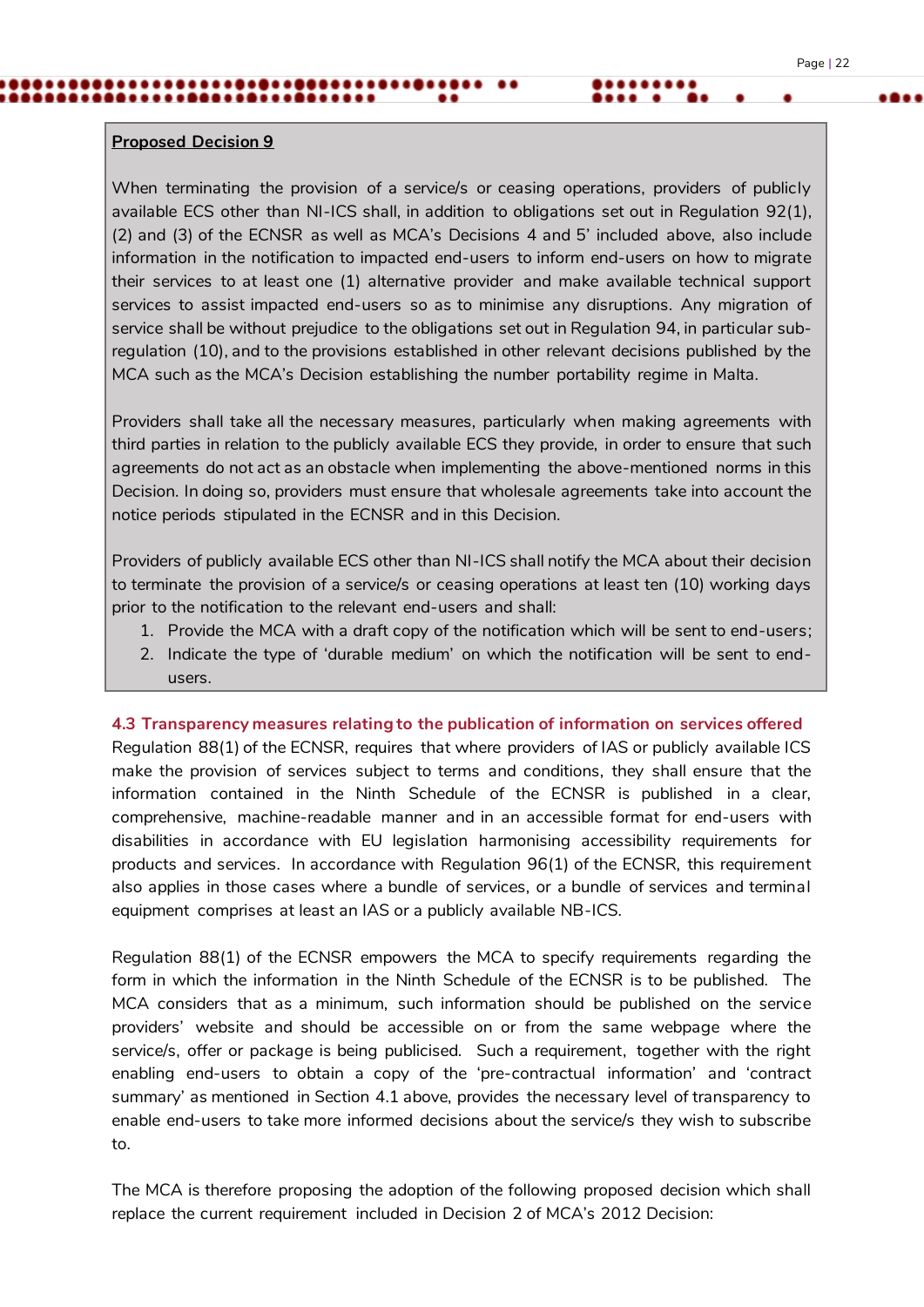Where a provider of IAS or publicly available ICS makes the provision of services subject to terms and conditions, then such a provider shall ensure that the information referred to in the Ninth Schedule of the ECNSR, is published in a clear, comprehensive, machine-readable manner as a minimum on the provider's website and shall be accessible on or from the same webpage where the service/s, offer or package is being publicised.

..

The above shall be applicable also to a bundle of services, or a bundle of services and terminal equipment comprising at least an IAS or a publicly available NB-ICS service.

The requirements contained in Decision 10 shall also apply to services designed or marketed for micro-enterprises, small enterprises, or not-for-profit organisations.

# <span id="page-22-0"></span>**4.4 Refund of any unutilised advance payment, refundable deposit or any monetary credit to end-users upon termination of a subscription or upon change of tariff plan**

# *4.4.1 Refund of any unutilised advance payment and/or of any refundable deposit paid by the end-user*

The MCA notes that for the past years publicly available ECS providers have been refunding end-users, upon termination of a subscription or upon change of tariff plan, any unutilised advance payment and/or refundable deposit end-users would have already paid prior to the termination of the subscription or prior to changing their tariff plan. Such unutilised advance payment or refundable deposit could typically, but not exclusively, include the unutilised advance payment of the applicable rental fee covering succeeding month/s; or the payment of a deposit paid for loaned equipment provided with the service.

The MCA considers that in a competitive market, such practices are necessary to ensure that end-users terminating their subscription, changing providers or changing their tariff plans, are not unnecessarily penalised. By means of this proposal, in accordance with the powers granted to it under Regulation 91 of the ECNSR, the MCA is proposing a set of measures that would ensure that upon termination of a publicly available ECS subscription or upon change of tariff plan, end-users are refunded in a timely and efficient manner any unutilised advance payment and/or refundable deposit paid prior to the termination of their subscription or change of tariff plan.

The MCA proposes that, such unutilised advance payment and/or refundable deposit, should, where technically possible, be refunded by providers automatically, for example by means of a bank transfer (in the case of an end-user who would have had a direct debit mandate with the provider); or a transfer to another account the same end-user has with the provider; or by deducting any unutilised advance payment and/or refundable deposit owed to the end-user from the total of outstanding payments due by the said end-user.

The MCA further proposes that when such unutilised advance payment and/or refundable deposit as described above cannot be refunded automatically, then providers should make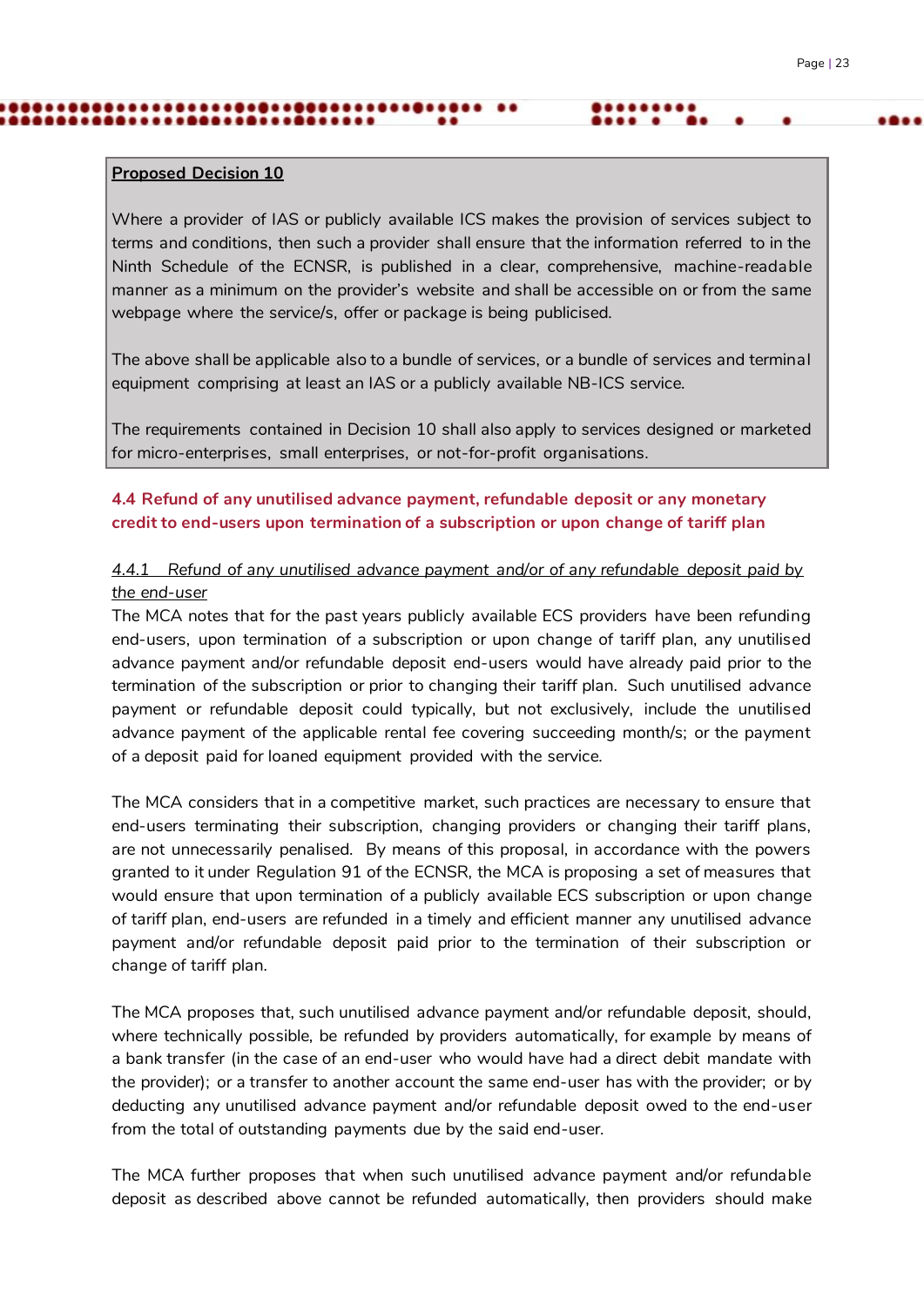the refunds available for collection by the end-user from any outlet pertaining to the respective service provider.

The MCA is proposing the following 'Proposed Decision':

#### **Proposed Decision 11**

Providers of publicly available ECS, shall when technically possible, upon termination of a subscription or upon change of a tariff plan, automatically refund end-users any unutilised advance payment and/or refundable deposit they may have paid prior to the termination of their subscription or change of tariff plan. End-users shall be informed on a durable medium about the specific method to be used by the provider to automatically refund any unutilised advance payment and/or refundable deposit to end-users upon termination of their subscription or change of tariff plan.

If the above refunds cannot be reimbursed to end-users automatically, these shall be made available for collection by the end-user from any outlet pertaining to the respective service provider. In such instances, upon termination of the subscription or change of tariff plan, providers are to inform end-users, through a durable medium of their right to collect a refund of any unutilised advance payment and /or refundable deposit from any of the service provider's outlets. As a minimum, end-users shall be offered the facility to receive such refunds either in cash or cheque.

This decision shall also apply when the termination of a subscription of an end-user occurs following the successful porting of a number.

# *4.4.2 Refund of any monetary credit accumulated by consumers subscribed to pre-paid or hybrid tariff plans*

The MCA considers that consumers subscribed to a pre-paid or hybrid tariff plan should be entitled to receive a refund of any monetary credit accumulated in their pre-paid or hybrid tariff plan accounts (hereafter 'monetary credit') upon termination of a subscription or change of tariff plan. The MCA is aware that in such instances it may not always be possible for providers to reimburse such monetary credit automatically and is therefore proposing that instead, consumers may receive a refund of any monetary credit by raising a request with their provider. This proposal is being suggested without prejudice to the provisions proposed in section 4.4.1 above, which also apply to consumers subscribed to a pre-paid or hybrid tariff plan, in respect of any unutilised advance payment and /or refundable deposit which such consumers may have paid prior to the termination of their subscription or change of tariff plan in accordance with 'Proposed Decision 11' above.

The MCA is proposing the following 'Proposed Decision':

#### **Proposed Decision 12**

Consumers subscribed to a pre-paid or hybrid tariff plan, shall be entitled to request a refund of any monetary credit accumulated in their account upon termination of a subscription or change of tariff plan subject to the following conditions. The following conditions shall also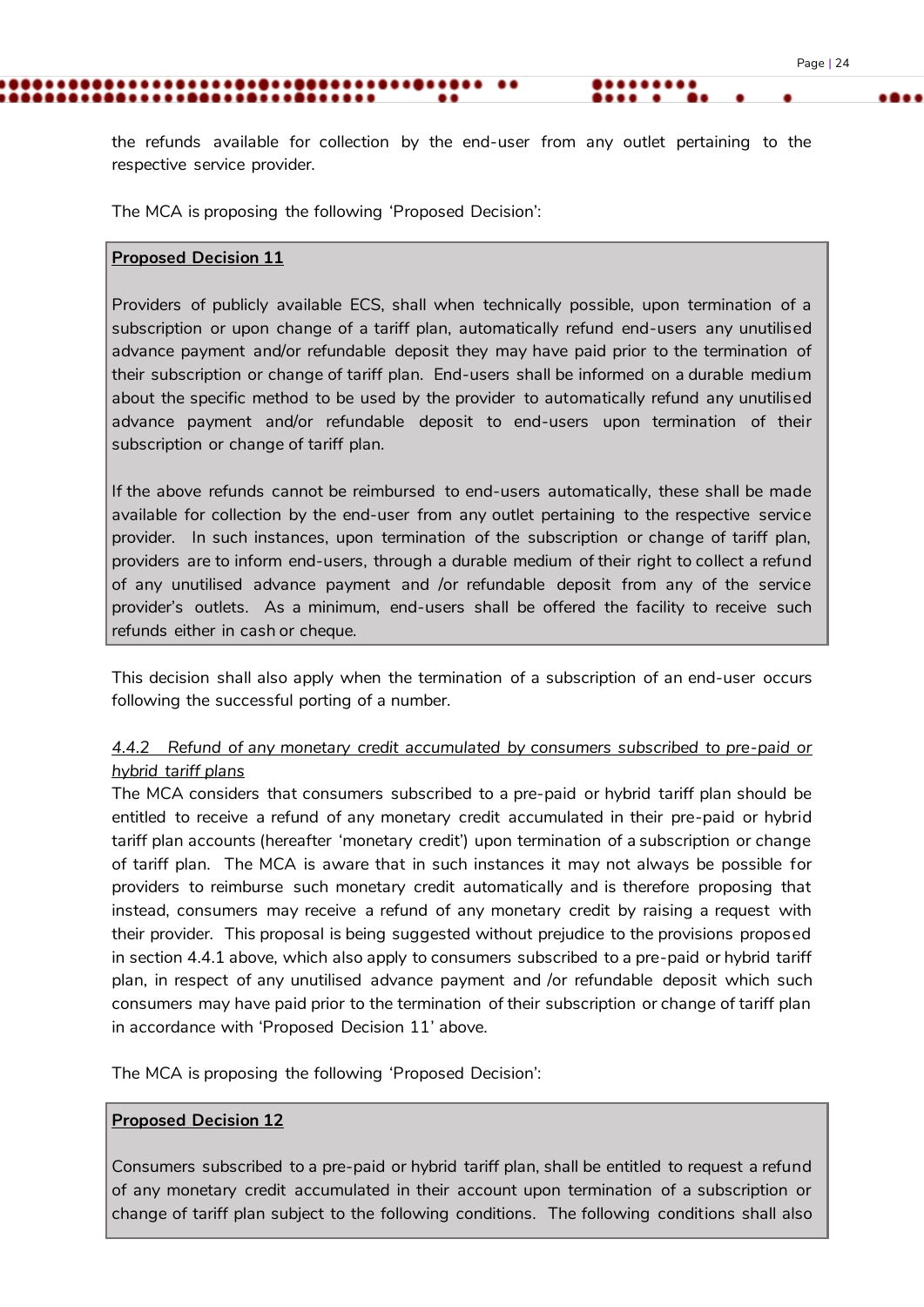apply to consumers in instances where pre-paid or hybrid services are terminated as a result of an automatic disconnection carried out by the provider (such as for example when services are terminated by the provider following a period of service inactivity):

- The refund shall be requested by the consumer within a period of at least two  $(2)$ weeks starting from the date of termination of the subscription or change of tariff plan;
- Consumers are, as a minimum, provided with the possibility to request the refund in person at any of the service provider's outlets;
- Such monetary credit shall be equal to the monetary amount which would have been indicated to the consumer should he/she had performed a credit check immediately prior to the termination of the subscription or change of tariff plan, provided that:
	- o Where the consumer can distinguish between topped up/purchased credit and any credit provided through bonuses or promotions via the credit check facility, the credit to be refunded by the service provider may be exclusive of any bonus or promotional credit accordingly.
	- $\circ$  In cases where the value calculated for the credit refund would be lower than the refund fee due, the provider shall inform the consumer accordingly without further processing the request, and the consumer shall not be charged any refund fee in these circumstances.
- The processing of the refund may be subject to a fee only if provided for in the contract for the subscription being terminated provided that:
	- $\circ$  The fee to be imposed shall be fixed (i.e. not dependent on the amount of credit to be refunded) and shall not exceed €5.00;
	- $\circ$  When consumers avail of their right to terminate their service as a result of the changes in the contractual conditions proposed by the provider in accordance with section 4.2 above, any requests for refund made by the consumer in accordance with the above, shall not be subject to any administrative fees imposed by providers to process such refunds, including in cases where consumers subscribed to pre-paid or hybrid tariffs opt to terminate their subscription by porting their number to an alternative provider during the notification period.
	- $\circ$  Consumers are offered, as a minimum, the facility to avail of the refund in cash or by cheque; and
	- $\circ$  The fixed refund fee (up to the maximum cap) imposed may vary depending on the mechanism made available to and voluntarily selected by the consumer.
- The provider shall perform the necessary validation checks to confirm the consumer's eligibility, and shall refund eligible consumers within one (1) month from receipt of the request:
	- o Provided that requests for refund by consumers who are unregistered shall not constitute grounds for the provider to refuse refund requests.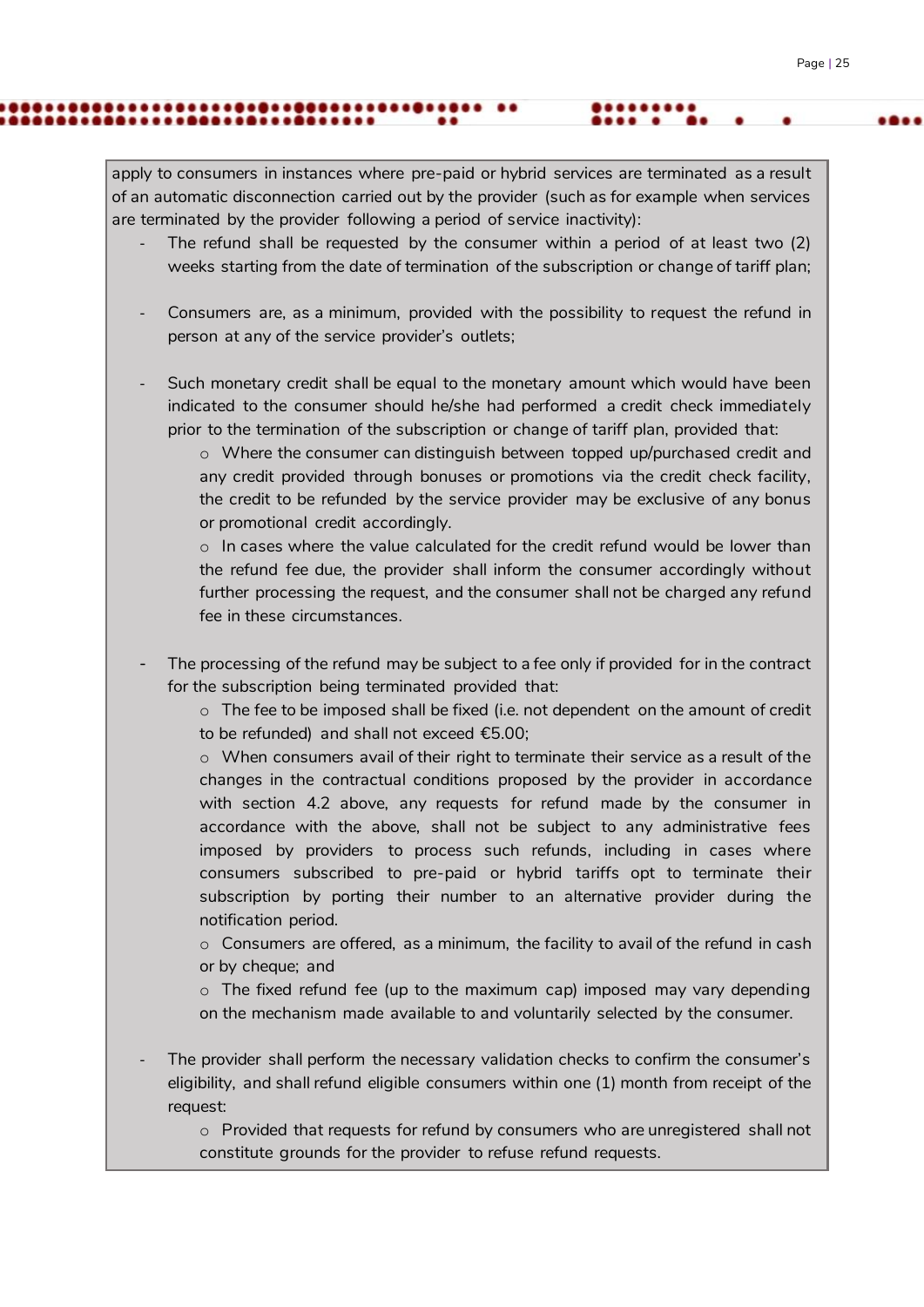Upon termination of the subscription or change of tariff plan, providers are to inform consumers, through a durable medium of the right granted to eligible consumers to request a refund for any remaining monetary credit, the manner in which the refund may be requested and the time period from the date of termination of the subscription or change of tariff plan within which a refund may be requested. Providers are to acknowledge the receipt of the consumer's credit refund request through a durable medium.

..

#### <span id="page-25-0"></span>**4.5 The calculation of maximum early termination fees ('ETFs')**

In accordance with Regulation 91(2) of the ECNSR, providers of publicly available ECS other than NI-ICS and transmission services used for the provision of M2M services are required to ensure that any ETFs payable by end-users terminating their contract prior to the expiry of their minimum contractual period are proportionate and reasonable. This requirement is intended to ensure that the faculty of end-users to switch provider is not unduly hindered. The correct application of this requirement is also important so as not to undermine competition and result in practices detrimental to end-users. In accordance with Regulation 91(2) of the ECNSR, the MCA is empowered to establish a methodology to calculate maximum early termination fees to ensure the effective application of this sub-regulation.

MCA's 2012 Decision mandates that any ETFs applied to end-users terminating their service/s prior to the expiry of their minimum contractual period *'shall not exceed the sum of the remaining periodic fees that the end-users would be liable to pay, should he/she complete his/her initial term'*. Notwithstanding this provision, along the years, the MCA encountered instances where end-users wishing to terminate their service prior to the expiry of their minimum contractual period were nonetheless charged hefty ETFs which discouraged endusers from switching to another provider. To this effect, the MCA intends to propose measures intended to ensure that the applicability of such ETFs are more proportionate and reasonable. The full text the MCA is proposing to be adopted in its final decision is the following:

#### **Proposed Decision 13**

Any early termination fees payable by end-users terminating a publicly available ECS other than NI-ICS and transmission services used for the provision of M2M services prior to the expiry of the initial contractual period shall be justified and reasonable, and shall not exceed the total sum of any discounts received by the end-user until the date of the termination of the service/s (if applicable) or 30% of the total sum of the remaining periodic fees that the end-user would be liable to pay should he/she complete his/her initial term, whichever sum is lesser.

Such charges shall exclude any other charges which may be applied by providers and which are intended to recover the costs of any terminal equipment (excluding rented equipment) discounted or provided for free to the end-user with the service. Service providers shall nevertheless ensure that such charges are fair and justified.

This decision shall be without prejudice to the regulations 91(5) and 91(7) of the ECSNR**.**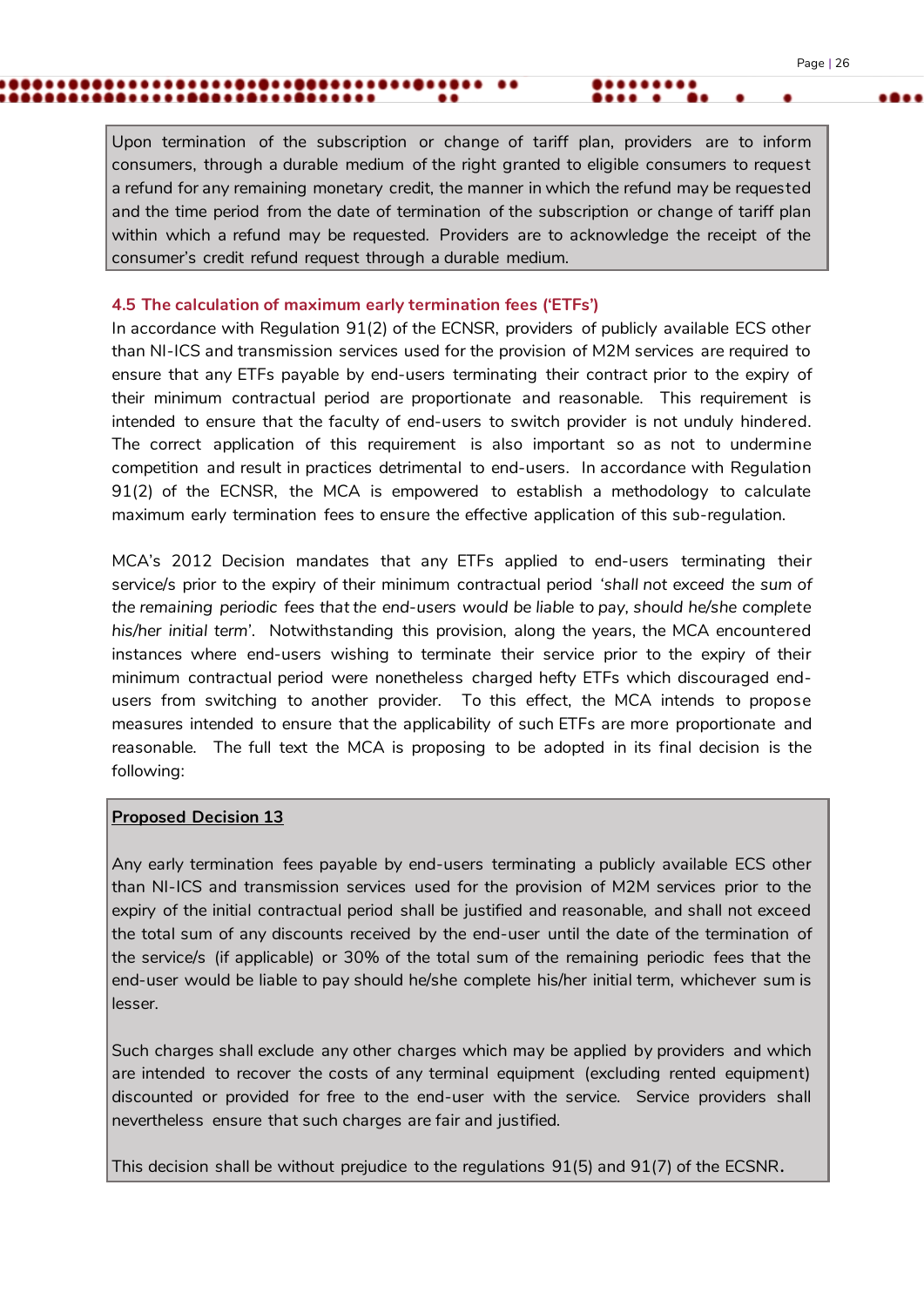The MCA clarifies that no early termination fees can be applied in the instances referred to in Regulations 91(5) and 91(7), which respectively provide that:

 $\bullet \bullet$ 

- i. Where a contract or national legislation provides for automatic prolongation of a fixed duration contract for publicly available ECS other than NI-ICS, then after such prolongation, end-users may terminate the contract without incurring any costs except the charges for receiving the service during the notice period and any applicable reasonable and justified charges in connection with unreturned loaned equipment; and
- ii. Where an end-user has the right to terminate a contract for a publicly available ECS, other than NI-ICS, pursuant to the ECNSR or to other provisions of EU or national law, no compensation shall be due by the end-user other than for retained non-loaned subsidised terminal equipment.

# <span id="page-26-0"></span>**4.6 E-mail forwarding or access to e-mails after termination of the contract with a provider of an internet access service**

In accordance with Regulation 102(1) and with the Sixth Schedule Part B of the ECNSR, the MCA is empowered to introduce, amongst other measures, facilities that enable end-users terminating their internet access service, to continue to have access to e-mails received on the e-mail addresses based on the IAS provider's commercial name or trade mark. To this effect, the MCA is proposing the introduction of the following:

#### **Proposed Decision 14**

................

Upon termination of an IAS, providers who also offer the provision of e-mail services provided with e-mail addresses based on their commercial name or trade mark, shall offer at least one of the following facilities:

- 1. E-mail forwarding services: This facility shall allow an end-user to request that emails sent to e-mail addresses based on the commercial name or trade mark of the former IAS provider are transferred to a new e-mail address specified by the end-user for a minimum period of one (1) year free of charge. When providing this facility, the IAS provider shall send an automated reply to any e-mail received on the e-mail address operated by that IAS provider with a message informing the sender of the forwarding service. The message shall also provide the new e-mail address provided by the end-user; or
- 2. Continued access to e-mails: This facility shall allow an end-user to opt to continue accessing and receive the e-mails sent to the e-mail addresses based on the commercial name or trade mark of the former IAS provider, for a minimum period of one (1) year free of charge.

The MCA also proposes that in the event that an IAS terminates the provision of e-mail services provided with e-mail addresses based on their commercial name or trade mark, then the provider concerned will be required to inform end-users on a durable medium thirty (30)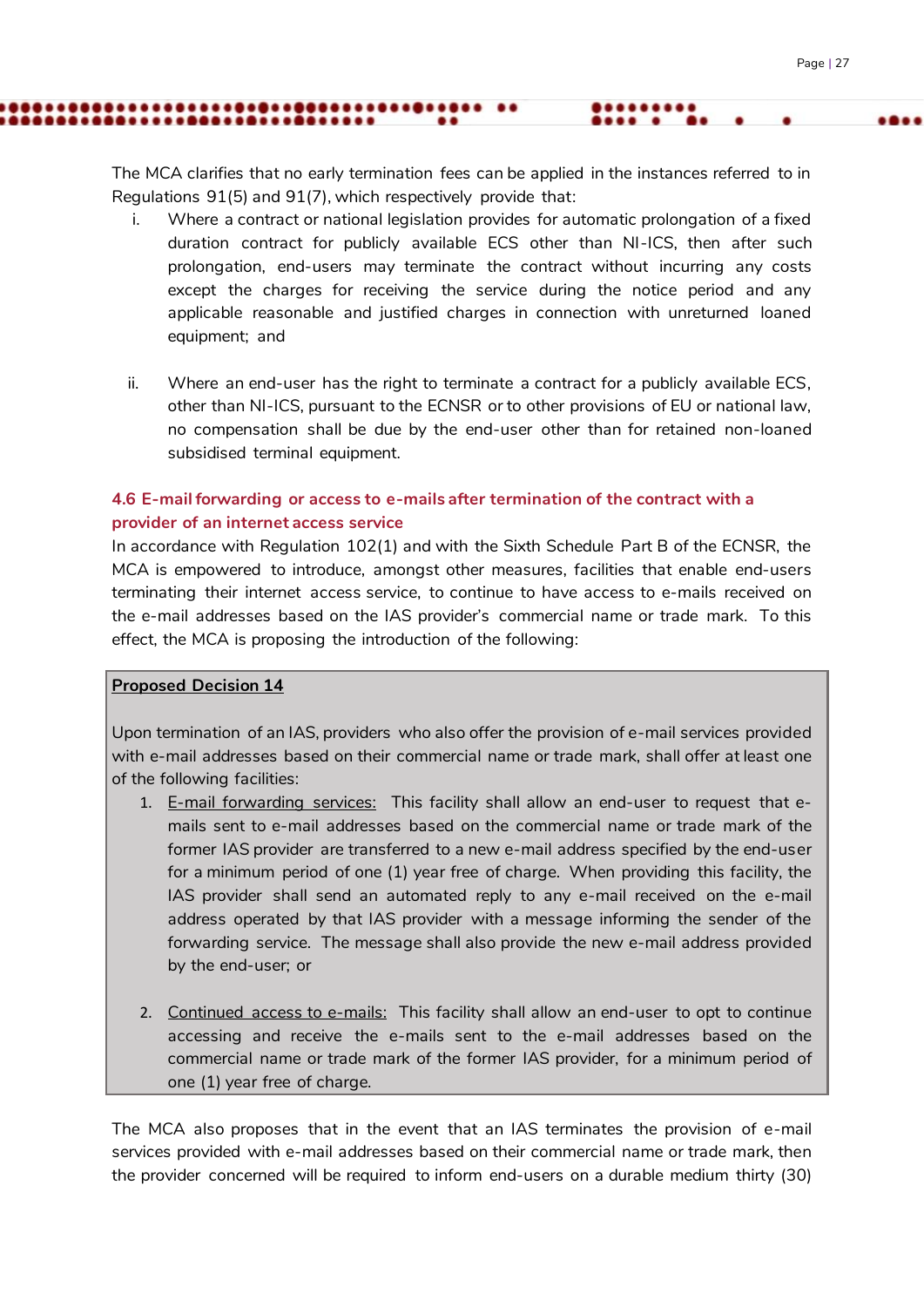calendar days prior to the termination of the e-mail services advising them about the possibility to avail of one or both facilities referred in Decision 14, above.

..

#### **Proposed Decision 15**

IAS providers terminating the provision of e-mail services provided with e-mail addresses based on their commercial name or trade mark shall notify end-users on a durable medium thirty (30) calendar days prior to the termination of the services. Such notification shall inform end-users of the possibility to avail of one or both facilities referred to in Decision 14. A copy of the notification to end-users is to be sent to the MCA ten (10) working days before being sent to impacted end-users.

#### <span id="page-27-0"></span>**4.7 Non-Payment of Bills**

In accordance with Regulation 102(1) of the ECNSR, the MCA is empowered to require providers of IAS and publicly available NB-ICS to make available free of charge all or part of the additional facilities listed in Part A and B of the Sixth Schedule of the ECNSR, including mandating measures to be adhered to by providers when taking action as a result of nonpayment of bills by end-users, provided that such measures are proportionate, nondiscriminatory and published. The MCA notes that currently a number of providers take action to safeguard their interests whenever their end-users fail to adhere to their obligations to pay for their services. Such action includes the applicability of 'late payment charges', suspension of services, and in extreme cases termination of services. The MCA does not dispute the need for providers to take action against end-users in order to ensure that any dues they are owed are collected in a timely manner, however the MCA wishes to ensure that any such actions are reasonable and proportionate.

In view of the above, the MCA is proposing that providers of IAS and publicly available NB-ICS services adhere to a set of rules when taking any action against a consumer or end-users that are micro-enterprises, small enterprises or not-for-profit organisations if they fail to pay their bills, this without prejudice to the provisions established in other relevant decisions published by the MCA including the MCA's Decision "A Framework for Premium Rate Services in the '5' Numbering Range". The MCA hereby proposes the following:

#### **Proposed Decision 16**

Without prejudice to other MCA decisions, providers of IAS and publicly available NB-ICS shall ensure that they adhere to the following measures when taking action against end-users who fail to pay their bills within the deadline indicated by providers:

- i. Providers shall allow a time period of at least thirty (30) calendar days starting on the date when a new bill has been issued before applying any late payment charges to end-users;
- ii. Any late payment charges which may be applied to end-users shall be reasonable and justified;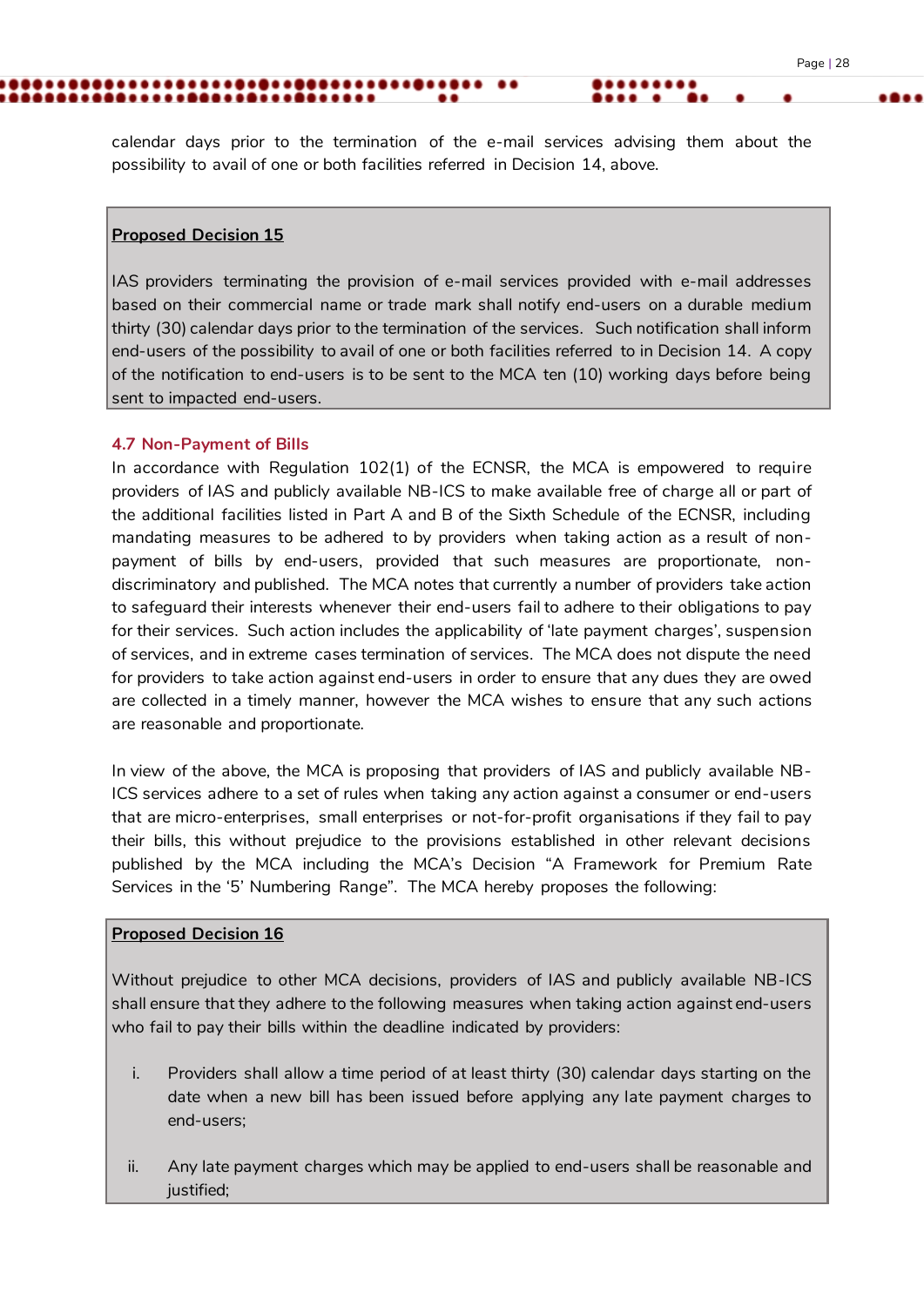iii. Providers shall allow end-users a minimum period of at least two (2) months to settle any outstanding dues before suspending a service. The two (2) month period shall commence on the expiry date indicated by the provider for the payment of the outstanding bill.

..

- iv. Providers shall send an advance notice on a durable medium not less than fifteen (15) calendar days before any service suspension action is taken.
- v. During the period of suspension, publicly available NB-ICS providers, shall ensure, that end-users have continued access to calls that do not incur a charge including receipt of incoming calls, calls to "112" and other national emergency numbers and calls to the customer service of the provider in question;
- vi. Providers shall only terminate a service after the expiration of a minimum period of suspension of service of not less than one (1) month;
- vii. During the suspension period, providers shall inform end-users in writing on a durable medium of the imminent termination of a service at least five (5) calendar days prior to the stipulated termination date, unless any outstanding bills are settled beforehand;
- viii. As far as is technically feasible, any suspension or termination of the service should be confined to the part of the service to which the action or omission leading to the suspension or termination relates;
- ix. The notice referred to in points (iv) and (vii) shall specify as a minimum:
	- o the reasons for suspension and / or termination;
	- o the period during which the service/s will be suspended and the stipulated termination date if the suspension is not lifted;
	- o any available course of action which can be taken by the end-users to avoid termination and to have the service restored;
	- o any charges due for reconnection of service/s, subject that such charges are reasonable and justified;
	- o any charges due on termination;
	- the end-user's right to lodge a complaint with their provider in the event that the aforesaid end-user is disputing any charges contained in his/her bill;
	- o the end-user's right to lodge a complaint with the MCA in the event that the dispute with the provider is not addressed to their satisfaction, including MCA's contact details (telephone number and customer care e-mail address).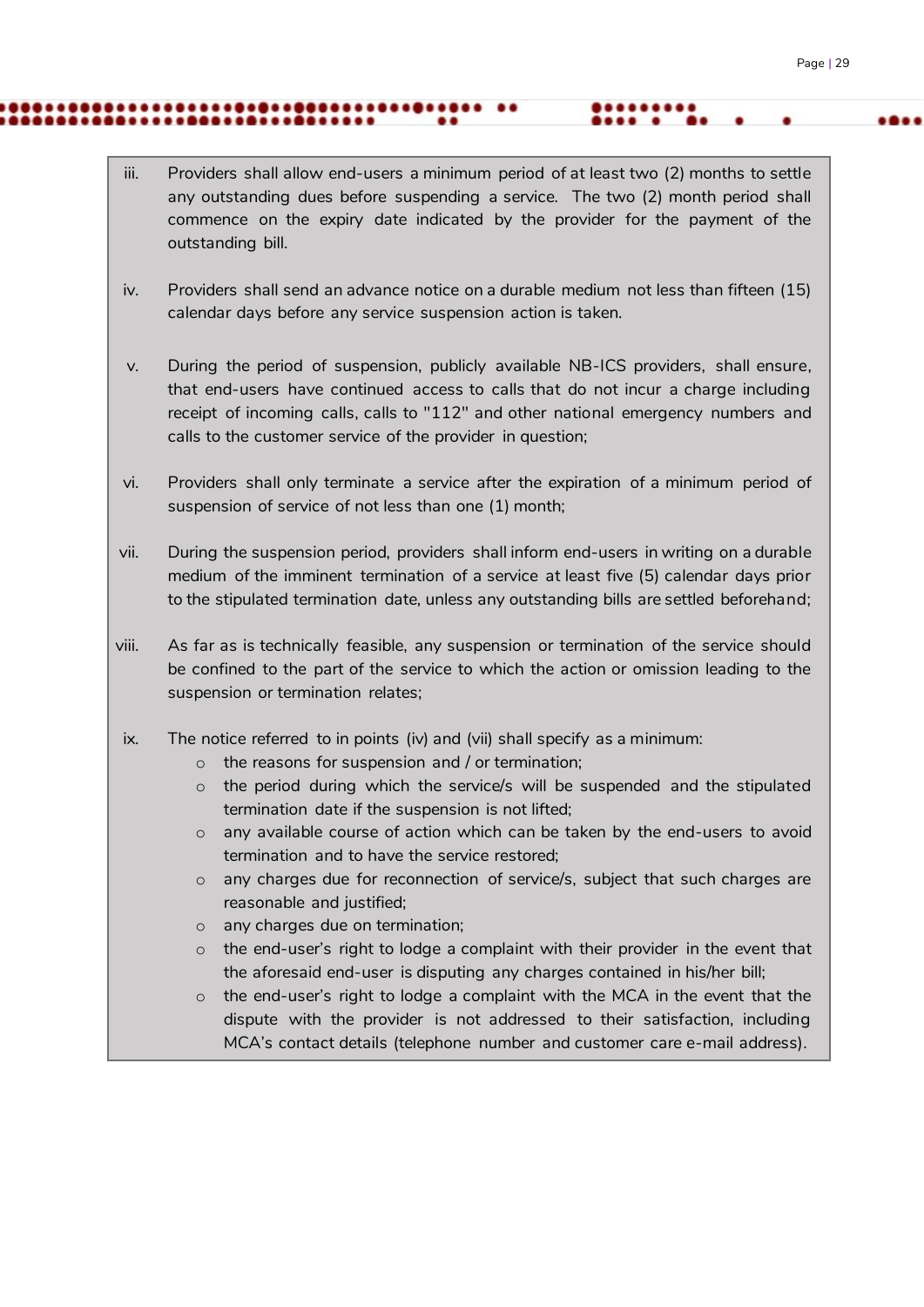#### <span id="page-29-0"></span>**5. Applicability of MCA's Final Decision Notice**

.......

The MCA shall take into consideration all the feedback it will receive before issuing its final decision on any of the subject matters covered in this consultative paper.

The MCA recognises that some of the proposed decisions will require providers to implement internal administrative, technical and/or operational updates. In this regard, the MCA is of the view that the proposed decisions contained in this consultative document shall become applicable within three (3) months from publication of the Decision Notice, at which point all providers will be required to adhere with the new norms as reflected in the final MCA decision.

In the meantime, until the date when the new final MCA decision comes into force, the MCA's 2011 Decision and 2012 Decision shall remain effective and applicable along with any other requirements arising from any other applicable legislation.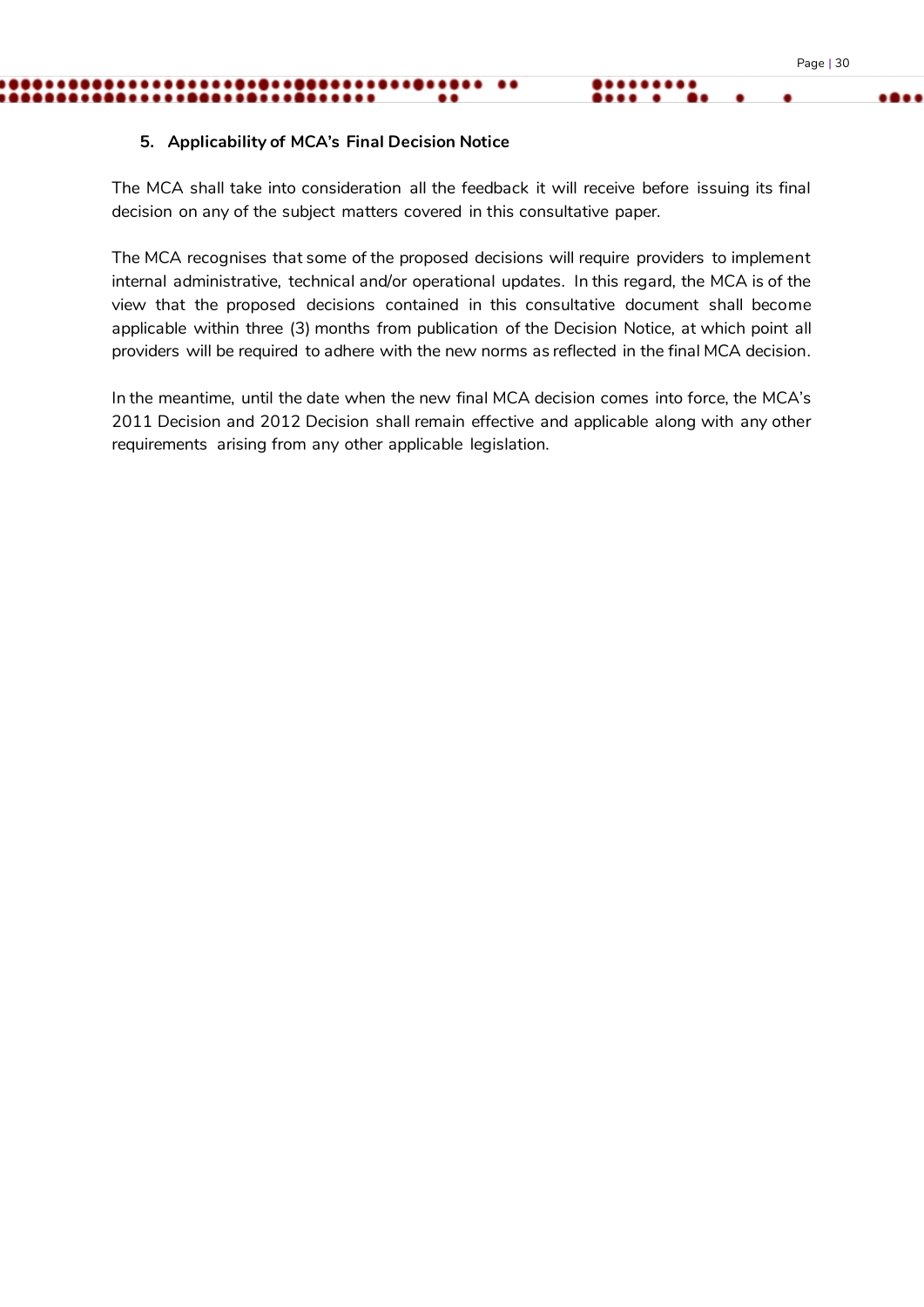# <span id="page-30-0"></span>**6. Submission of Responses**

In accordance with the requirements of Article 4A of the Malta Communications Authority Act [Cap 418 of the Laws of Malta], the MCA invites written comments from interested stakeholders on MCA's Consultation and Proposed Decision on Contracts, Transparency and Termination of Services.

The MCA appreciates that respondents may provide confidential information in their feedback to this consultation paper. Such information is to be included in a separate annex and should be clearly marked as confidential. Respondents are requested to state the reasons why the information should be treated as confidential. The MCA will take the necessary steps to protect the confidentiality of such material as soon as it is received at the MCA offices in accordance with the MCA's confidentiality guidelines and procedures<sup>6</sup>. Respondents are however encouraged to avoid confidential submission wherever possible.

The MCA will, after taking into consideration all the responses received to this consultation, publish a Decision Notice on 'Contracts, Transparency and Termination of Services'. For the sake of openness and transparency, the MCA will publish a list of all respondents to this Consultation Paper in the ensuing Decision Notice.

All responses should be addressed to the **Chief Executive Officer** and submitted to the MCA electronically on consultations@mca.org.mt.

The consultation period will run until 17.00hrs CET of 11/04/2022.

Extensions to the consultation deadline will only be permitted in exceptional circumstances and where the MCA deems fit. The MCA reserves the right to grant or refuse any such request at its discretion. Requests for extensions are to be made in writing within the first ten (10) working days of the consultation period.

1

<sup>6</sup> [http://www.mca.org.mt/sites/default/files/articles/confidentialityguidelinesFINAL\\_0.pdf](http://www.mca.org.mt/sites/default/files/articles/confidentialityguidelinesFINAL_0.pdf)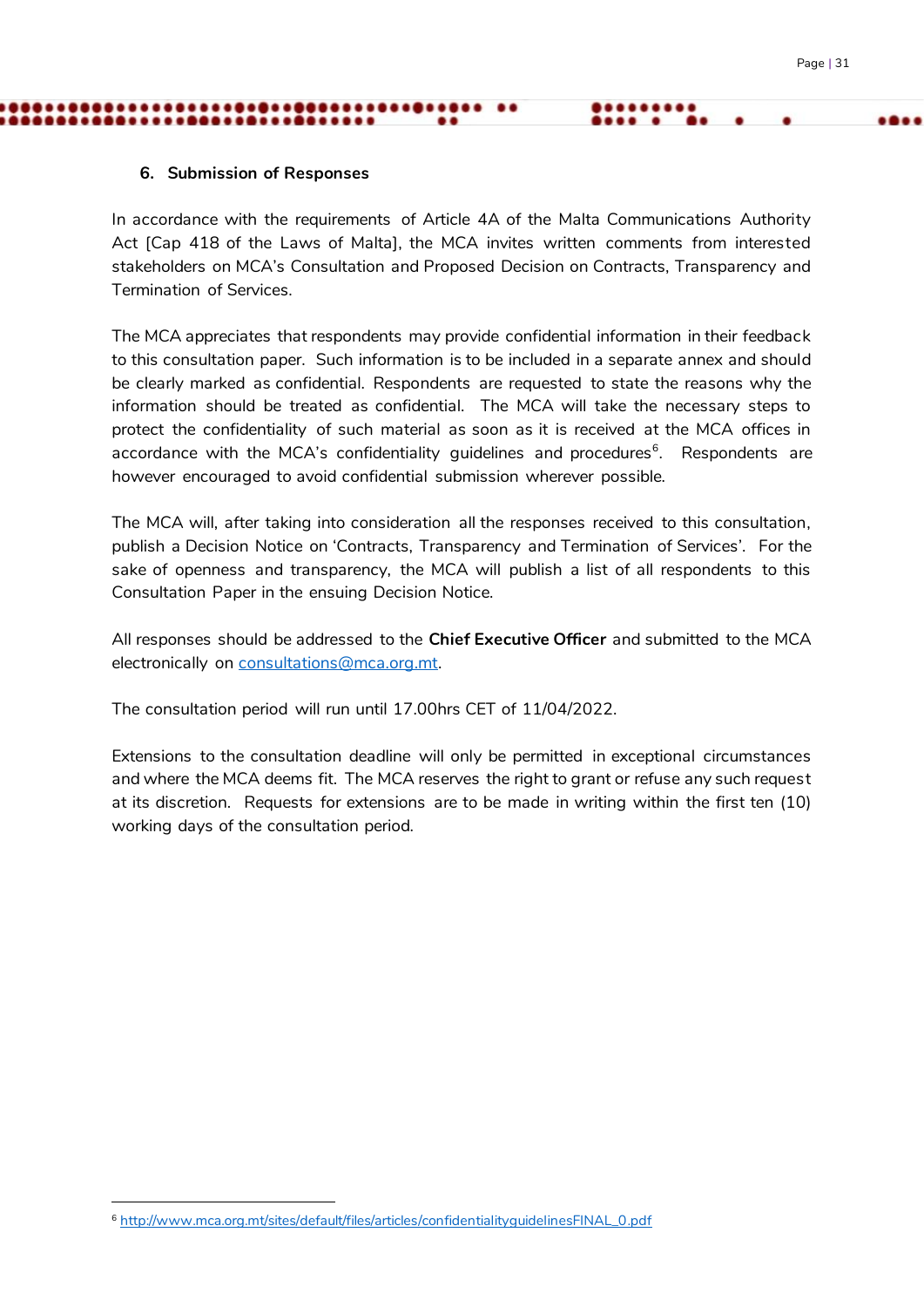<span id="page-31-0"></span>Annex – Additional Information requirements to be included in the 'pre-contractual document'

Pursuant to *'Proposed Decision 1'* contained in section 4.1.1 of the MCA's consultative document, this Annex contains the proposed information which publicly available ECS, excluding transmission services used for the provision of M2M services, are to include in the 'pre-contractual document' in addition to the information requirements provided for in regulation 87 of the ECNSR.

# **E-mail forwarding or access to e-mails after termination of the contract with a provider of an internet access service**

IAS providers that also offer the provision of e-mail services provided with e-mail addresses based on their commercial name or trade mark, shall include in the 'pre-contractual document', information on the end-user's right to request upon termination of the IAS one or both of the following facilities, whichever the IAS provider offers:

- 1. The forwarding of any e-mail received on the commercial name or trade mark of the former provider to a new e-mail address specified by the end-user for a minimum period of one (1) year free of charge. The 'pre-contractual document' shall also specify that an automated reply to any e-mail received on the e-mail address operated by that internet access service provider will be sent to the sender informing him/her of the forwarding service; and/or
- 2. The facility allowing end-users to continue accessing and receiving e-mails sent to the e-mail addresses based on the commercial name or trade mark of the former IAS provider, for a minimum period of one (1) year free of charge.

#### **Non-payment of bills**

The 'pre-contractual information' shall include information about any actions that IAS and publicly available NB-ICS providers may take in instances arising as a result of non-payment of bills. Providers shall include information about:

- i. The time period allowed to end-users to pay their bills before any late payment charges become applicable, if any;
- ii. Details about the cost of any applicable late payment charges; and
- iii. Information about any suspension or termination measures, including applicable timeframes within which such measures could be triggered by the provider in the event that outstanding bills are not settled by the end-user.

# **The nature of any limitations that may apply for the re/transmission of EU football content (Applicable to Transmission services used for broadcasting)**

The 'pre-contractual document' shall include the nature of any limitations that may apply for the re/transmission of European football content. When a provider of transmission services used for broadcasting is aware *a priori* of any expiry dates after which the re/transmission of any European football event (the rights of which have been acquired through a public bidding processes) cannot be guaranteed, that service provider must make available information pertaining to the expiry date to re/transmit that content in the 'pre-contractual document'.